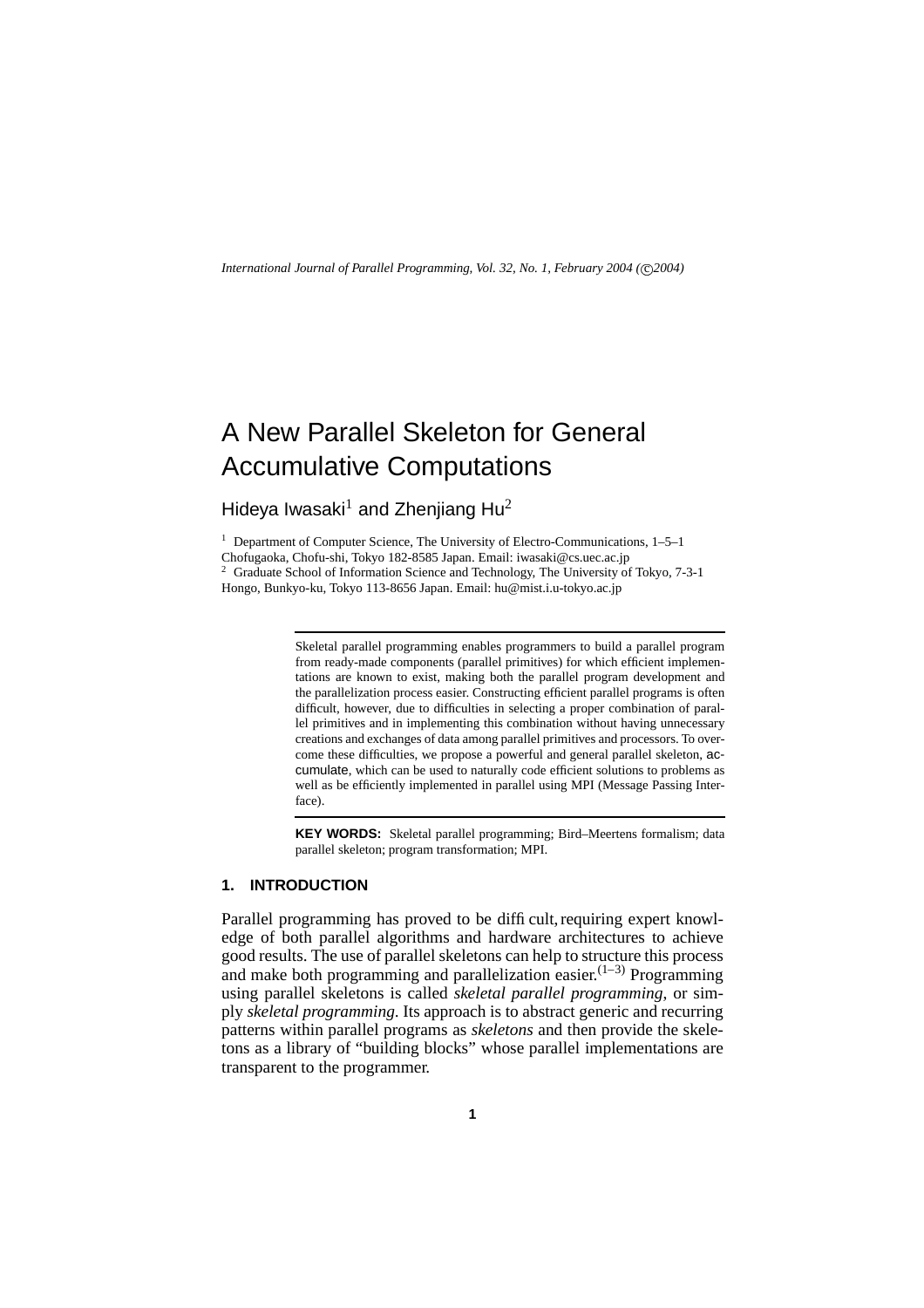Skeletal parallel programming was firstproposed by  $Cole$ ,  $(1)$  and much research $(4-14)$  has been devoted to it. Skeletons can be classified into two groups: *task parallel* skeletons and *data parallel* skeletons. Task parallel skeletons capture the parallelism through the execution of several different tasks. For example, Pipeline1for1 in eSkel<sup>(13)</sup> is used for pipelining computation, and farm in  $P3L^{(5,6)}$  is a skeleton for farming computation that uses several workers. Data parallel skeletons capture the simultaneous computations on the data partitioned among processors. Examples of this kind of skeleton are forall in High Performance Fortran,  $(15)$  apply-tocall in NESL,  $(7,8)$  and a fixed set of higher order functions such as map, reduce, scan, and zip in the Bird–Meertens Formalism $(16, 17)$  (BMF for short).

Skeletal programming is not restricted to a specificapplication area:<sup>(14)</sup> it provides general patterns of parallel programming to help programmers write higher-level and structured parallel programs. Skeletal programming is attractive for the three reasons. First, it simplifies parallel programming because programmers are able to build parallel programs from readymade components (skeletons) with known efficientimplementations, without being concerned with the lower level details of their implementations. Second, programs using skeletons are portable, because skeletons are abstracted toolkits whose specifications are independent of parallel environments. Third, communication problems like deadlocks and starvation are avoided, and a cost model enables us to predict the performance of a program.

Despite these advantages of skeletal programming, developing *efficient* programs, especially ones based on the use of data parallel skeletons, still remains a big challenge for two reasons. First, it is hard to choose appropriate parallel skeletons and to integrate them well so as to develop efficientparallel programs, especially when the given problem is complicated. This is due to the gap between the simplicity of parallel skeletons and the complexity of the algorithms for the problem. Second, although a single skeleton can be efficientlyimplemented, a combination of skeletons cannot be easily executed efficiently. This is because skeletal parallel programs are apt to introduce many intermediate data structures for communication among skeletons. To achieve good results, we have to eliminate unnecessary creations and traversals of such data structures and unnecessary inter-process communications (exchanges of data).

In this paper, we propose a powerful and general parallel skeleton called  $\alpha$  accumulate and describe its efficientimplementation in C++ with MPI (Message Passing Interface) $(18)$  as a solution to the above problems. Unlike the approaches that apply such optimizations as loop restructuring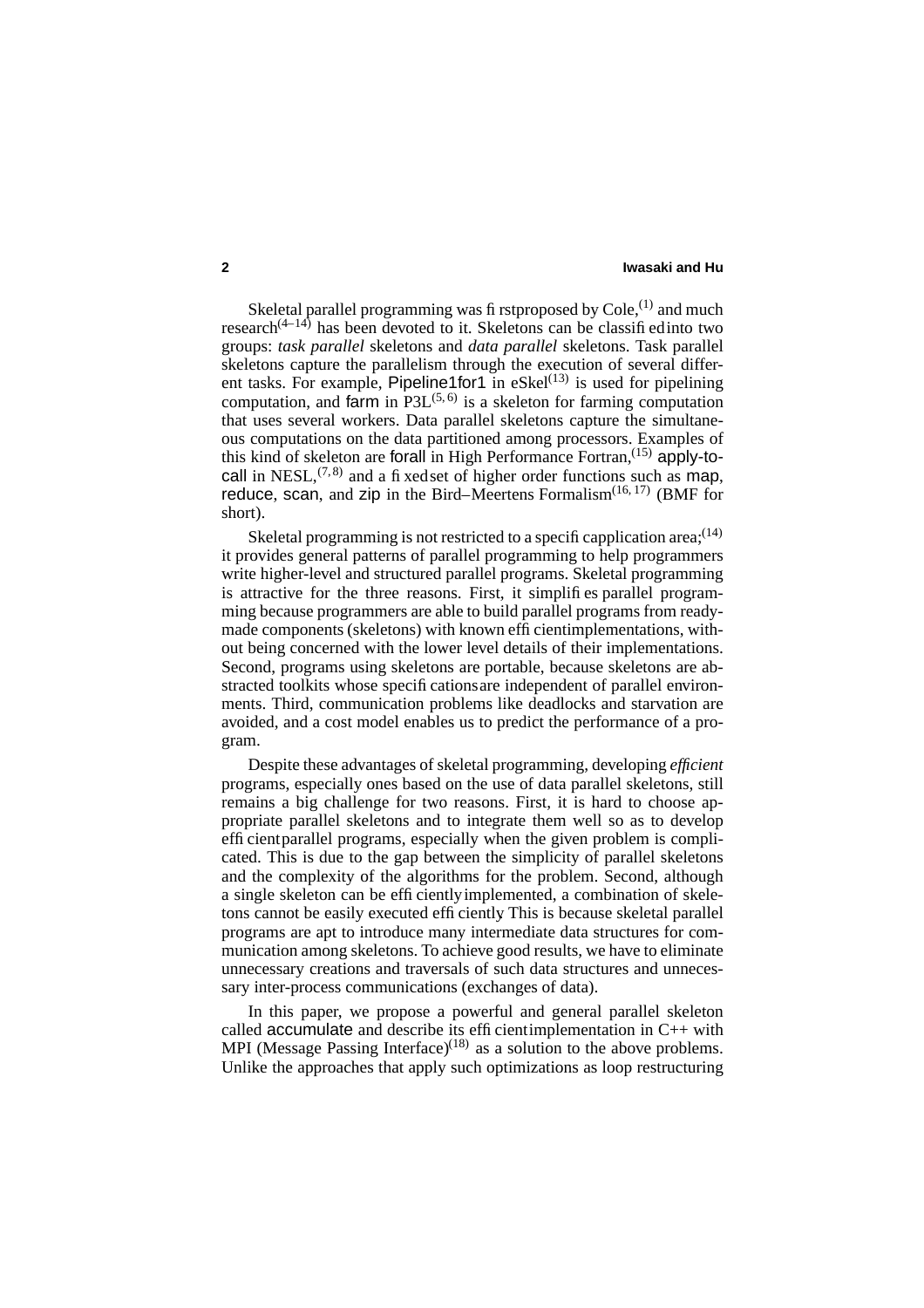to the target program, our approach provides a general recursive computation with accumulation as a library function (skeleton) with an optimized implementation. We are based on the data parallel programming model of BMF, which provides us with a concise way to describe and manipulate parallel programs. The main advantages of accumulate can be summarized as follows.

- **–** The accumulate skeleton abstracts a typical pattern of *recursive functions* using an accumulative parameter. It provides a more natural way of describing algorithms with complicated dependencies than existing skeletons, like  $scan^{(7)}$  In fact, since accumulate is derived from the *diffusion theorem*, (19) most useful recursive algorithms can be captured using this skeleton.
- **–** The accumulate skeleton has an architecture-independent and efficient parallel implementation. It effectively eliminates both multiple traversals of the same data structure and unnecessary creation of intermediate data structures with the help of the *fusion transformation*. (20–22) In addition, it completely eliminates unnecessary data exchanges between processors.
- **–** The accumulate skeleton is efficiently implemented in C++ using MPI. MPI was selected as the base of our parallel implementation because it offers standardized parallel constructs and makes the implementation of accumulate more portable and practical. The accumulate skeleton is a polymorphic function that can accept various data types without any special syntax. This is in sharp contrast to Skil,  $(9, 10)$ in which enhanced syntax for describing polymorphism and functional features is introduced into a C-based language.

The organization of this paper is as follows. We review existing parallel skeletons and the diffusion theorem in Section 2. In Section 3, we define our parallel skeleton, accumulate, by abstracting parallel programs derivable from the diffusion theorem. In Section 4, we describe an algorithm for implementing the proposed skeleton in parallel and describe the library we developed in  $C_{++}$  using MPI. We present some experimental results in Section 5 and conclude with a brief summary in Section 6.

When we discuss implementations and time complexities of skeletons, we assume that *N* represents the number of elements in the input list and *P* represents the number of processors. Each processor is assigned an integer, called the "processor identifier(PID)", between 0 and  $P - 1$ . We also assume that elements of the input list are divided into *P* sublists, each of which has been already distributed to the corresponding processor. Thus, each processor has a list of length *N P*.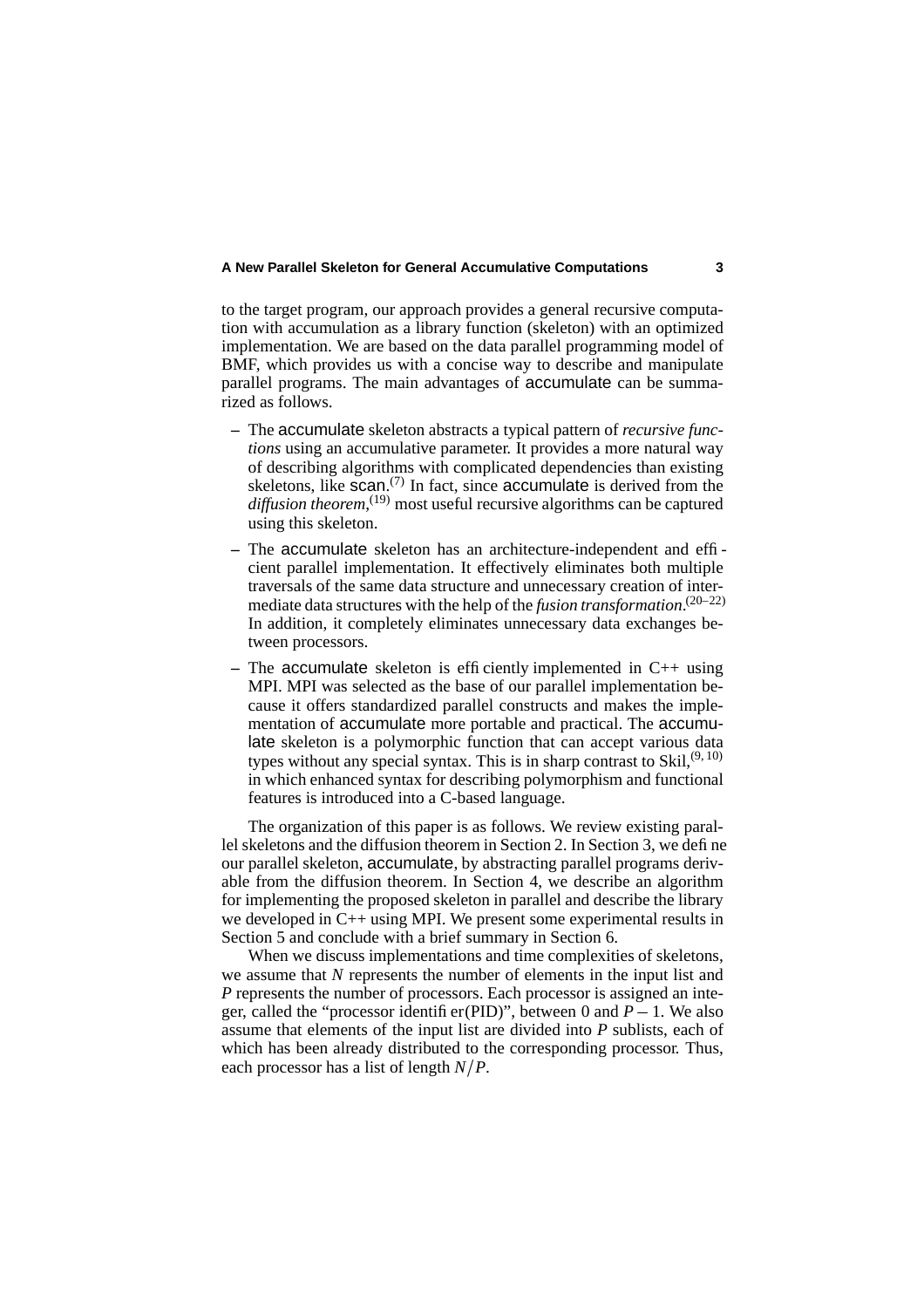### **2. PRELIMINARIES**

In this section, we briefly review our notational conventions and some basic concepts of BMF. $(16, 17)$  We also review the diffusion theorem, from which accumulate is derived.

#### **2.1. Notations**

We use the functional notation to describe the definitionsof skeletons and programs because of its conciseness and clarity. Those who are familiar with the functional language Haskell<sup>(20)</sup> should have no problem understanding our notation.

*Function application* is denoted by a space and the argument is written without brackets. Thus,  $f \, a$  means  $f \, (a)$ . Functions are curried, and applications associate to the left. Thus,  $f$  *a*  $b$  means  $(f$  *a*)  $b$ . A function application binds stronger than any other operator, so  $f$   $a \oplus b$  means  $(f a) \oplus b$ , but not  $f(a \oplus b)$ . Infixbinary operators will often be denoted by  $\oplus$ ,  $\otimes$ , etc. and can be *sectioned*; an infix binary operator like  $\oplus$  is turned into a unary or binary function by

$$
a \oplus b = (a \oplus b) = (\oplus b) a = (\oplus) a b.
$$

Lists are finite sequences of values of the same type. A list is either empty, a singleton, or the concatenation of two lists. We write  $\Box$  for the empty list, [a] for the singleton list with element *a*, and  $xs + ys$  for the concatenation of lists  $xs$  and  $ys$ . Concatenation is associative, and  $[]$  is its unit. For example, the term  $[1] + [2] + [3]$  denotes a list with three elements, often abbreviated to [1, 2, 3]. We also write  $x : xs$  for  $[x] + xs$ .

# **2.2. Primitive Skeletons in BMF**

The most important skeletons in BMF are map, reduce, scan, and zip.

The map skeleton is the operator that applies a function to every element in a list. Informally, we have

map  $f[x_1, x_2, \ldots, x_N] = [f x_1, f x_2, \ldots, f x_N].$ 

The cost of this skeleton is  $O(N/P)$ , provided that f is a constant-time function.

The reduce skeleton is the operator that collapses a list into a single value by repeated application of an associative binary operator. Informally, for associative binary operator  $\odot$  with unit  $\iota_{\odot}$ , we have

reduce (③) 
$$
[]= \iota_{\odot}
$$
  
reduce (③)  $[x_1, x_2, ..., x_N] = x_1 \odot x_2 \odot \cdots \odot x_N$ .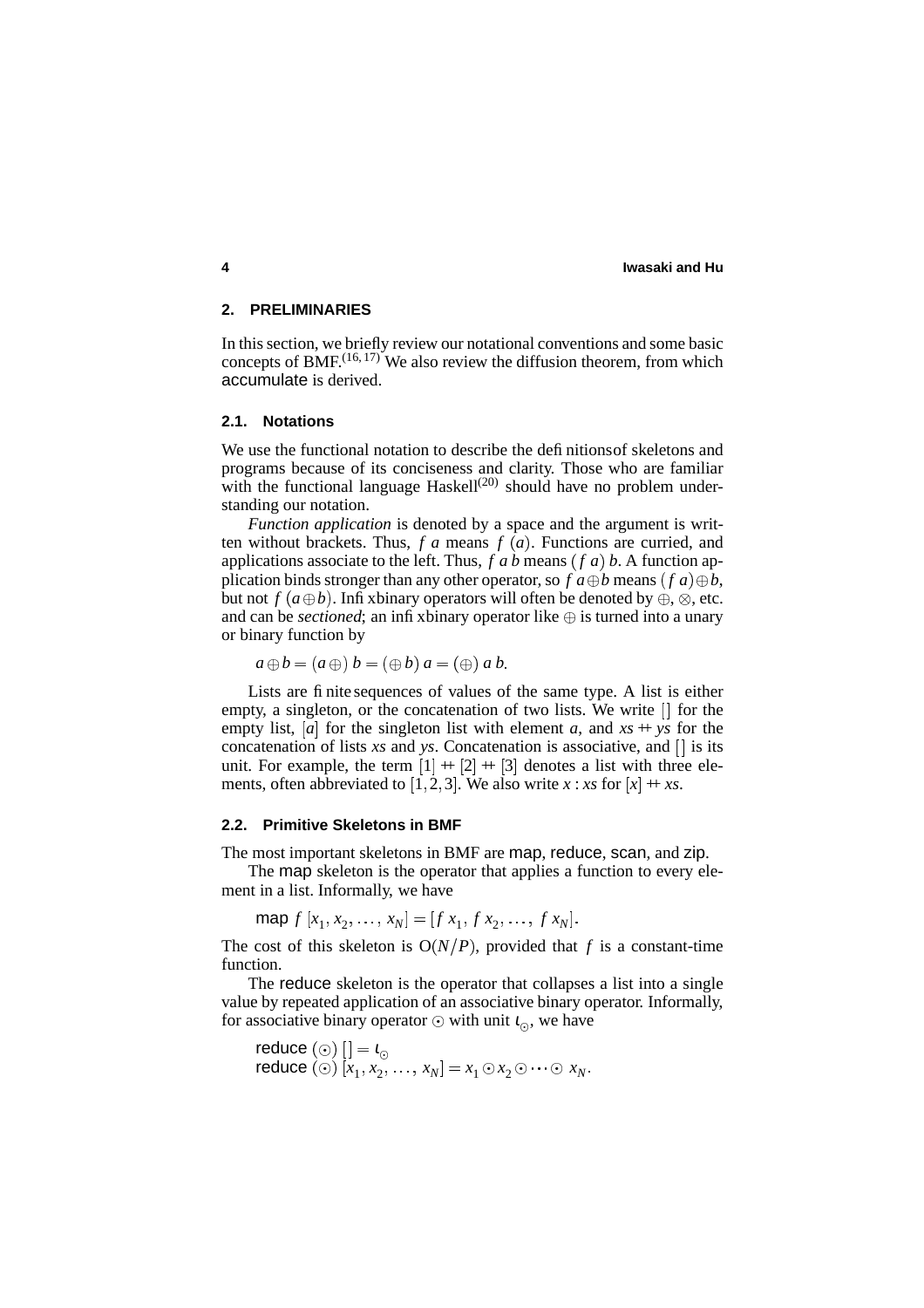If  $\odot$  is a constant time operator, the cost of reduce is  $O(N/P + \log P)$ based on the divide-and-conquer style calculation.

The scanskeleton is the operator that accumulates all intermediate results of the reduce computation. Informally, for associative binary operator  $\odot$  with unit  $\iota_{\odot}$ , we have

**scan** (⑦) 
$$
[x_1, x_2, ..., x_N] = [i_0, x_1, x_1 \odot x_2, ..., x_1 \odot x_2 \odot \cdots \odot x_N].
$$

The scanskeleton has a time complexity of  $O(N/P + \log P)$  using the Blelloch's algorithm,<sup>(7)</sup> provided that  $\odot$  is a constant time operator.

Finally, the zip skeleton is the operator that merges two lists into a single list pairing the corresponding elements:

$$
\mathsf{zip}\ [x_1, x_2, \dots, x_N] \ [y_1, y_2, \dots, y_N] = [(x_1, y_1), (x_2, y_2), \dots, (x_N, y_N)].
$$

Obviously, the cost of zip is  $O(N/P)$ .

# **2.3. The Diffusion Theorem**

The recursive function in which we are interested is definedon lists in the following form.

$$
h\left[\right]c = g\ c
$$
  
 
$$
h\left(x : xs\right)c = p\left(x, c\right) \oplus h\ xs\left(c \otimes q\ x\right).
$$

The second argument of *h* is an accumulative one used to pass information to the next recursive call of *h*. While this definitionappears complicated, it can be easily understood as follows.

- **–** If the input list is empty, the result is computed by applying some function *g* to accumulative parameter *c*.
- **–** If the input list is not empty and its head (car) and tail (cdr) parts are *x* and *xs* respectively, then the result is generated by combining the following two values using some binary operator  $\oplus$ :
	- $\bullet$  the result of applying  $p$  to  $x$  (head value) and  $c$  (the accumulative parameter), and
	- $\bullet$  the recursive call of *h* to *xs* (the rest part of the input list), with  $c \otimes q$  *x* as its accumulative parameter.

Since function *h* of the above form represents the most natural recursive definitionon lists with a single accumulative parameter, it is general enough to capture many algorithms.<sup> $(23)$ </sup> As a matter of fact, when the accumulative parameter is unnecessary, *h* is the so-called *catamorphism*<sup> $(24, 22)$ </sup>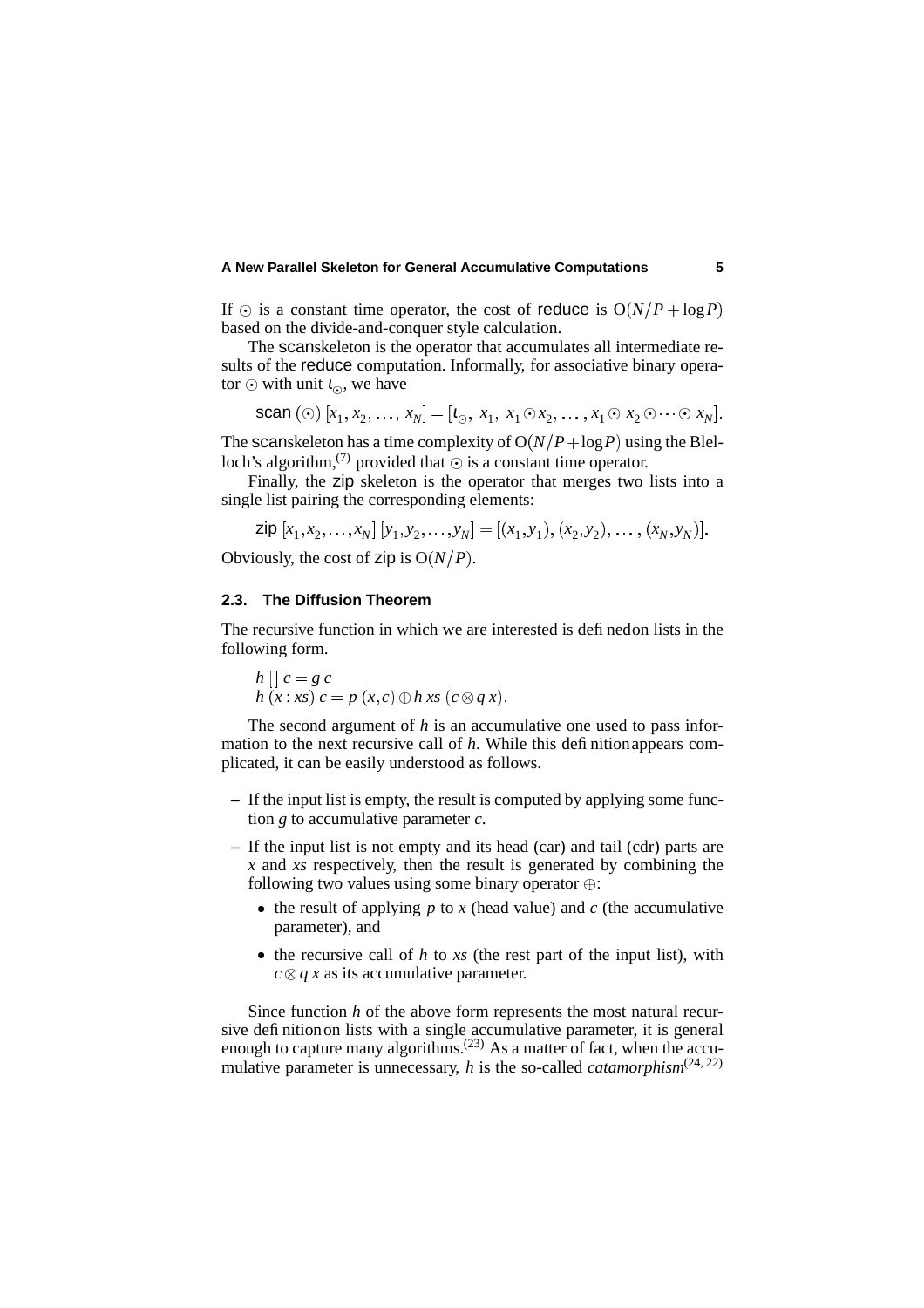or *foldr*, one of the standard functions provided in most functional language systems. Many useful functions can be expressed in the form of a catamorphism.(21)

As an example, consider the elimination of all smaller elements from a list. An element is said to be *smaller* if it is less than a previous element in the list. For example, for the list  $[1, 4, 2, 3, 5, 7]$ , 2 and 3 are smaller elements, and thus the result is  $[1, 4, 5, 7]$ . It is easy to solve this problem by scanning the list from left to right and eliminating every element that is less than the maximum of the already scanned elements. This maximum value can be held by an accumulative parameter whose initial value is  $-\infty$ , i.e., *smaller*  $[1, 4, 2, 3, 5, 7]$   $(-\infty) = [1, 4, 5, 7]$ . Thus, the function *smaller* is definedby the following recursive form with an accumulative parameter.

*smaller*  $\vert \vert c = \vert \vert$ *smaller*  $(x : xs)$   $c = \textbf{if } x < c \textbf{ then } smaller \textit{ x } s \textit{ c} \textbf{ else } |x|$  $+$  *smaller xs x* 

The second definitionclause has two occurrences of a recursive call to *smaller*. A simple transformation of merging these two occurrences into a single one immediately gives the following definition:

*smaller*  $\vert \vert c = \vert \vert$ *smaller*  $(x : xs)$   $c = (\textbf{if } x < c \textbf{ then } [] \textbf{ else } [x])$  $+$  *smaller*  $xs$  (if  $x < c$  then  $c$  else  $x$ ).

Thus, *smaller* can be described in the recursive form in which we are interested.

While it looks easy to write the solutions of problems in the recursive form of *h*, it is not obvious how to re-code them in terms of skeletons. The diffusion theorem<sup> $(19)$ </sup> is a transformation rule for turning the above form of the recursive definition, which has an accumulative parameter, into a composition of BMF skeletons.

**Theorem (Diffusion).** Given is a function *h* definedin the following recursive form:

$$
h\left[\right]c = g\ c
$$
  
 
$$
h\left(x: xs\right)c = p\left(x,c\right) \oplus h\ xs\left(c \otimes q\ x\right),
$$

if  $\oplus$  and  $\otimes$  are associative and have units, then *h* can be transformed into the following compositional form:

$$
h\, xs\, c = \text{reduce } (\oplus) \, (\text{map } p\, as) \oplus g\, b
$$
\n
$$
\text{where } bs + [b] = \text{map } (c \otimes) \, (\text{scan } (\otimes) \, (\text{map } q\, xs))
$$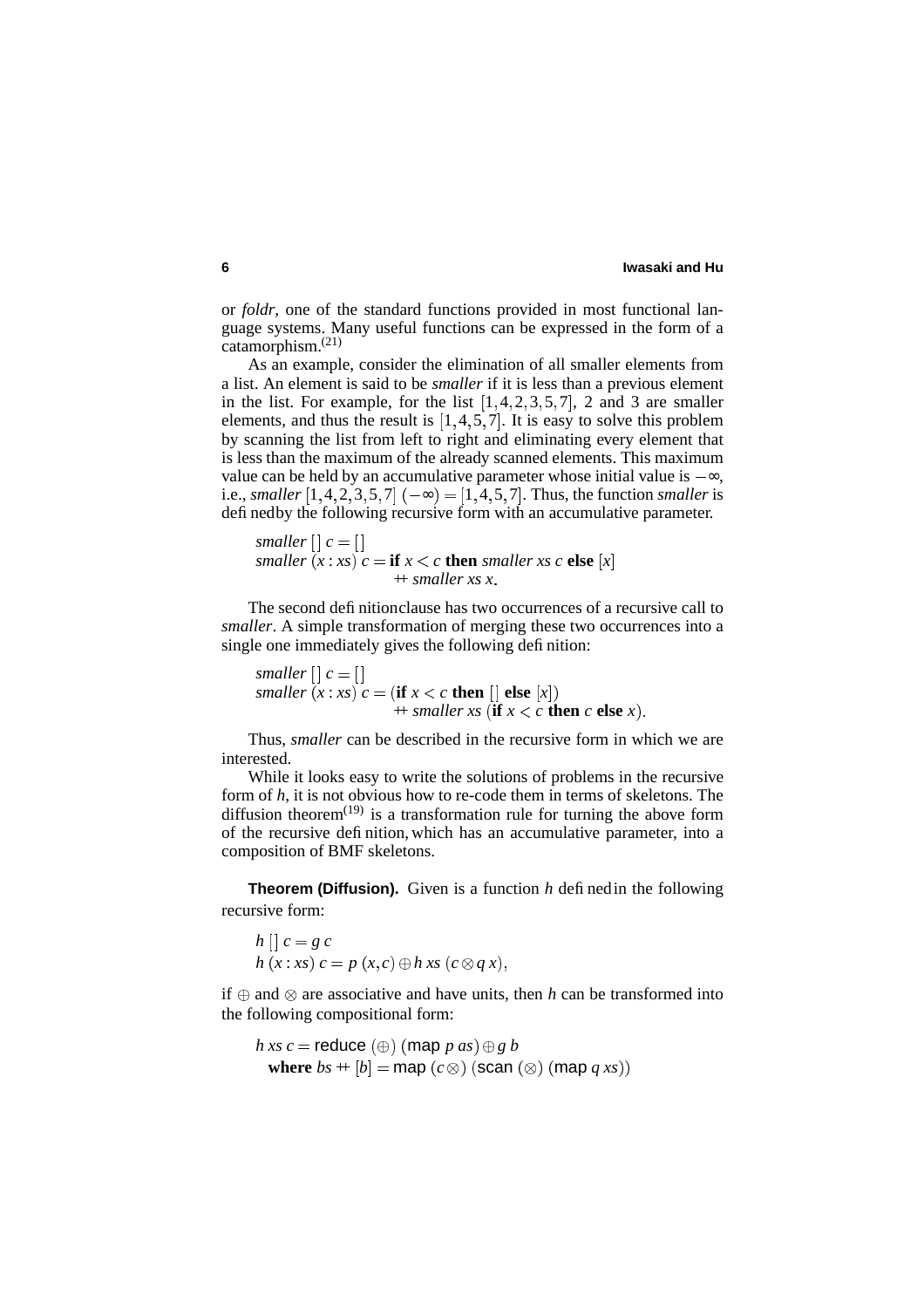$$
as = \text{zip } xs \text{ bs}.
$$

Note that the list concatenation operator "+" is used as a *pattern* on the left side of the equation in the above **where** clause.

Proof. We can prove this theorem by induction on the first parameter of *h*, as shown by the following calculation.

```
Base case. xs = []h \mid c= reduce (\oplus) (\textsf{map}~p~as) \oplus g~bwhere bs + [b] = \textsf{map}(c \otimes) (scan (\otimes) (map q []))
                as = zip \mid bs_____________
         { Defi nition of map }
        reduce (\oplus) (map p as) \oplus g bwhere bs + [b] = \text{map}(c \otimes) (scan (\otimes) [])
                as = zip \mid bs
         { Defi nition of scan }
        reduce (\oplus) (map p as) \oplus g bwhere bs + [b] = \text{map}(c \otimes) [t_{\otimes}]and the contract of the contract of the contract of the contract of the contract of the contract of the contract of
                as = zip[] bs
      _____________
         { Definition of map; c \otimes i_{\otimes} = c }
        reduce (\oplus) (map p as) \oplus g bwhere bs + [b] = [c]as = zip []bs
      __________________
         { Pattern matching: bs = [], b = c; Definition of zip}
        reduce \left(\oplus\right) (map p\left[\left]\right)\oplus g\ c_____________
         { Defi nition of map }
        reduce (\oplus) [|\oplus g\ c\
         { Definition of reduce}
         \iota_{\oplus} \oplus g \; c=gc
Inductive case. xs = x : xs'h(x:xs')c= reduce (\oplus) (\textsf{map}~p~as) \oplus g~bwhere bs + [b] = \text{map}(c \otimes) (scan (\otimes) (map q(x : xs')))
```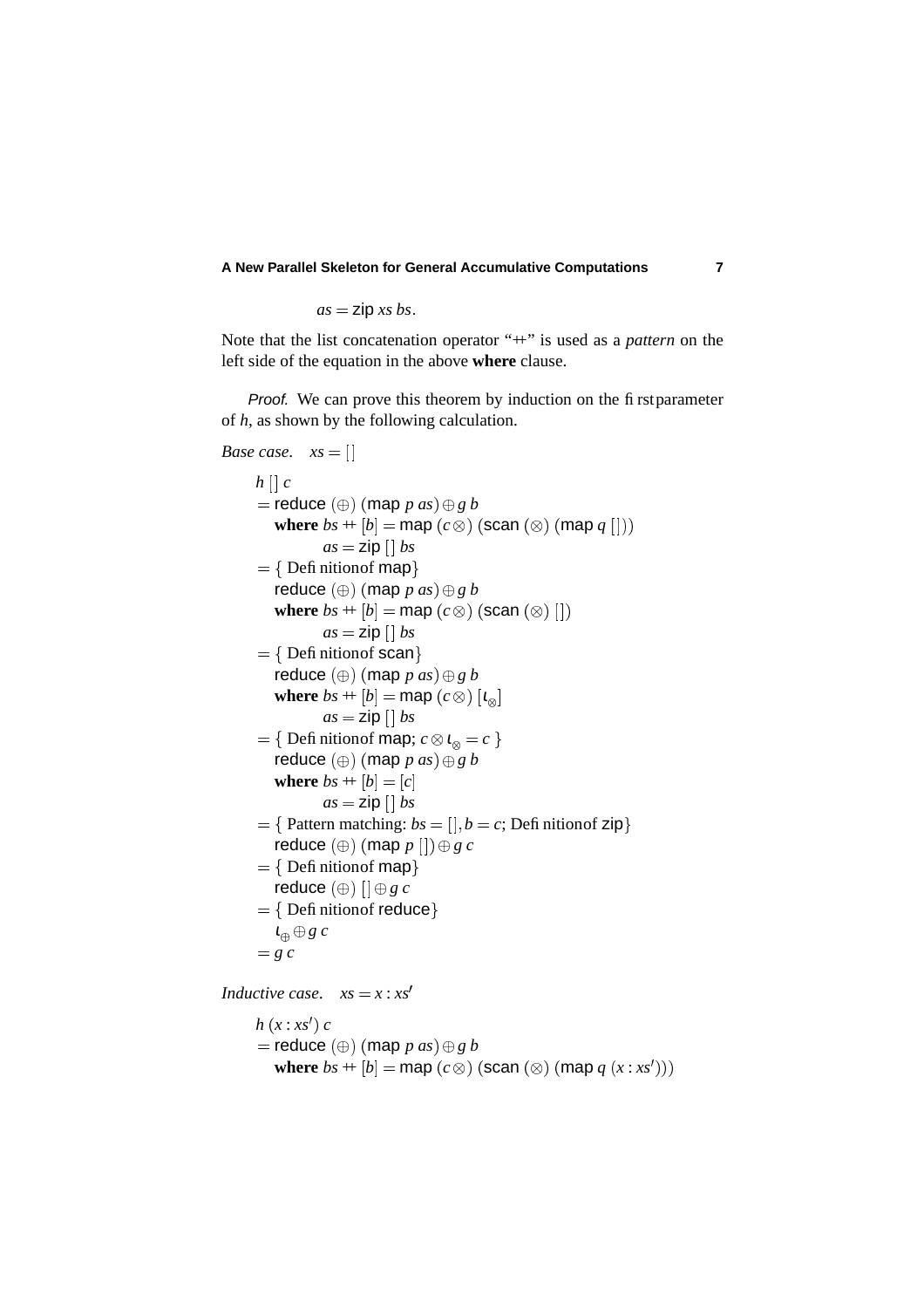```
as = zip(x : xs') bs
_____________
   { Defi nition of map }
  reduce (\oplus) (map p as) \oplus g bwhere bs + [b] = \textsf{map}(c \otimes) (scan (\otimes) (q x : \textsf{map}~ q~ xs'))as = zip(x : xs') bs
_____________
   \{ Definition of scan; \}\{ \textsf{scan}(\otimes) (y : ys) = \iota_{\otimes} : \textsf{map} (y \otimes) \textsf{(scan} (\otimes) \textsf{ys)} \}reduce (\oplus) (map p as) \oplus g bwhere bs + [b]= map (c \otimes) (\iota_{\otimes} : map (q \, x \otimes) (scan (\otimes) (map q \, xs') )as = zip(x : xs') bs
_____________
   { Definition of map; c \otimes i_{\otimes} = c }
  reduce (\oplus) (map p as) \oplus g bwhere bs + [b]c = c : \text{map}(c \otimes) (\text{map}(q x \otimes) (\text{scan}(\otimes) (\text{map } q x s'))as = zip(x : xs') bs

   \{ \text{map } f \text{ (map } g) = \text{map } (f \circ g); \text{Associativity of } \otimes \}reduce (\oplus) (map p as) \oplus g bwhere bs + [b] = c : \textsf{map} \ ((c \otimes q \ x) \otimes) \ (\textsf{scan} \ (\otimes) \ (\textsf{map} \ q \ xs'))as = zip(x : xs') bs
----------------
   { Pattern matching: bs = c : bs' }
  reduce (\oplus) (map p as) \oplus g bwhere bs' + [b] = \textsf{map}\ ((c \otimes q\ x) \otimes) (scan (\otimes) (map q\ xs'))
           as = zip(x : xs')(c : bs')_____________
   { Definition of zip; as = a : as' }
  \mathsf{reduce}\ (\oplus) \ (\mathsf{map}\ p\ (a:as')) \oplus g\ bwhere bs' + [b] = \textsf{map}\ ((c \otimes q\ x) \otimes) (scan (\otimes) (map q\ xs'))
          a: as' = (x, c): zip xs' bs'_____________
   { Definition of map; a = (x, c) }
  \mathsf{reduce}\ (\oplus)\ (p\ (x,c) : \mathsf{map}\ p\ as' )\oplus g\ bwhere bs' + [b] = \textsf{map}\ ((c \otimes q\ x) \otimes) (scan (\otimes) (map q\ xs'))
          as' = zip xs' bs'
   { Definition of reduce}
   p\left( x,c\right) \oplus \left( \textsf{reduce}\left( \oplus\right) \left( \textsf{map}~p~as^{\prime}\right) \oplus g~b\right)where bs' + [b] = \textsf{map}\ ((c \otimes q\ x) \otimes) (scan (\otimes) (map q\ xs'))
          as' = zip xs' bs'
   {Induction hypothesis}
```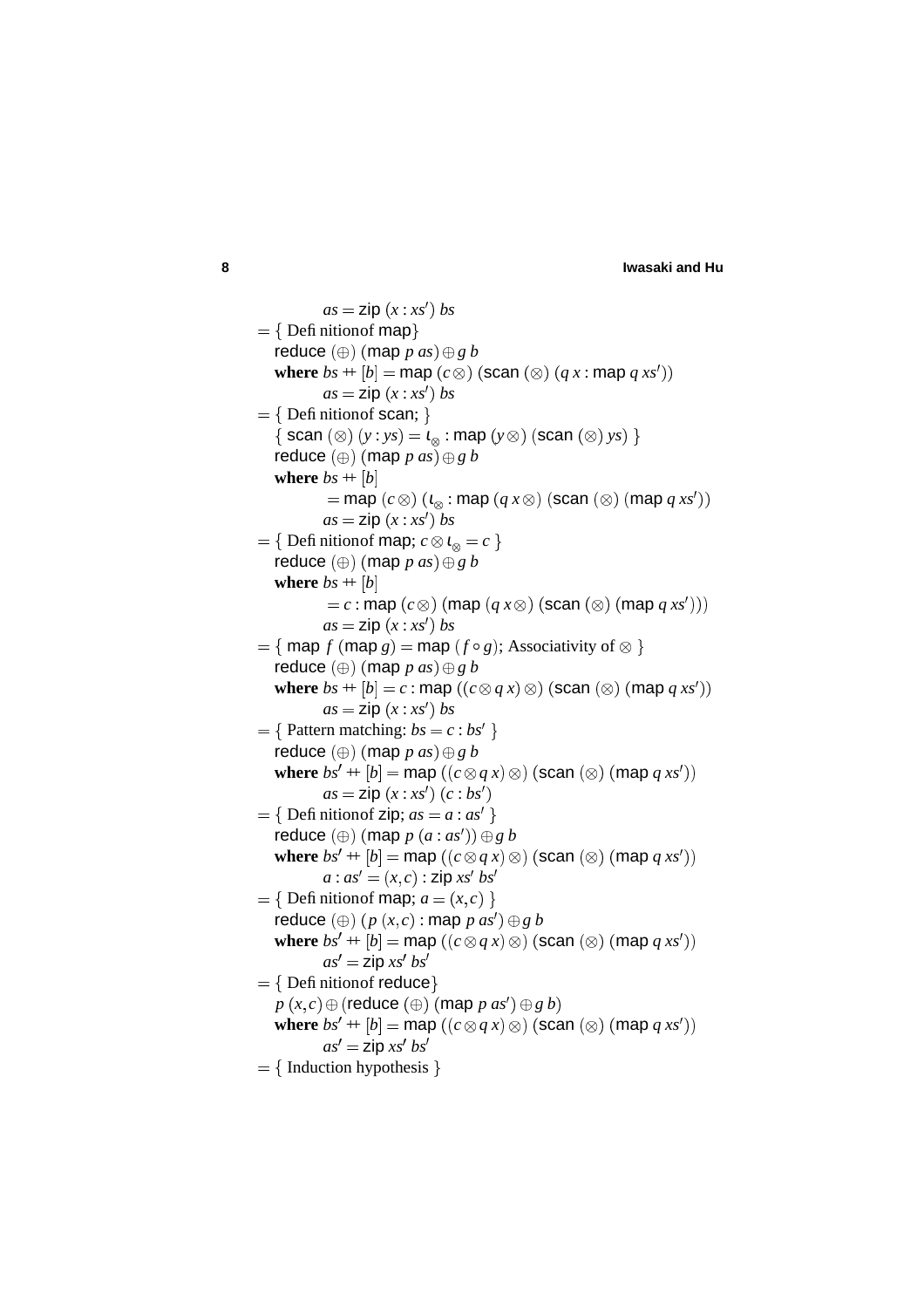$p(x, c) \oplus h(x)$   $(c \otimes q(x))$ 

It is worth noting that the transformed program in the BMF skeletons is efficient, in the sense that if the original (recursive) program uses  $O(N)$ sequential time, then the diffused one takes  $O(N/P + \log P)$  parallel time. Section 4 describes a detailed algorithm for computing the transformed parallel program in  $O(N/P + \log P)$  time.

To see how the diffusion theorem works, recall the example of eliminating smaller elements in a list, in which *smaller* has the following definition:

*smaller*  $[] c = []$ *smaller*  $(x : xs)$   $c = (\textbf{if } x < c \textbf{ then } [] \textbf{ else } [x])$  $+$  *smaller xs* (if  $x < c$  then  $c$  else  $x$ ).

Matching the above recursive definitionwith that in the diffusion theorem yields

*smaller*  $xs$   $c$  = **reduce**  $(+)$   $(\text{map } p \text{ as}) + g b$ where  $bs + [b] = \textsf{map}(c \otimes)$  (scan  $(\otimes)$  (map  $q \, xs)$ )  $as = zip$ *xs bs*  $c \otimes x = \textbf{if } x < c \textbf{ then } c \textbf{ else } x$  $p(x,c) =$  **if**  $x < c$  **then** [] **else**  $[x]$  $g c = []$  $q x = x$ .

Consequently, we have obtained an  $O(N/P + \log P)$  parallel algorithm.

#### **3. THE accumulate PARALLEL SKELETON**

As described above, the diffusion theorem is applicable to a wide class of recursive functions on lists, abstracting a good combination of primitive parallel skeletons map, reduce, scan, and zip in BMF. Our new parallel skeleton, accumulate, is definedbased on the theorem.

**Definition.** Let *g*, *p*, and *q* be functions, and let  $\oplus$  and  $\otimes$  be associative operations with units. The accumulate skeleton is definedby

accumulate  $\left[ \cdot \right] c = g c$ accumulate  $(x : xs) c = p(x, c) \oplus$  accumulate  $xs (c \otimes q x)$ .

Since accumulate is uniquely determined by  $g$ ,  $p$ ,  $q$ ,  $\oplus$ , and  $\otimes$ , we can parameterize them and use the special notation  $\llbracket g, (p, \oplus), (q, \otimes) \rrbracket$  for accumulate.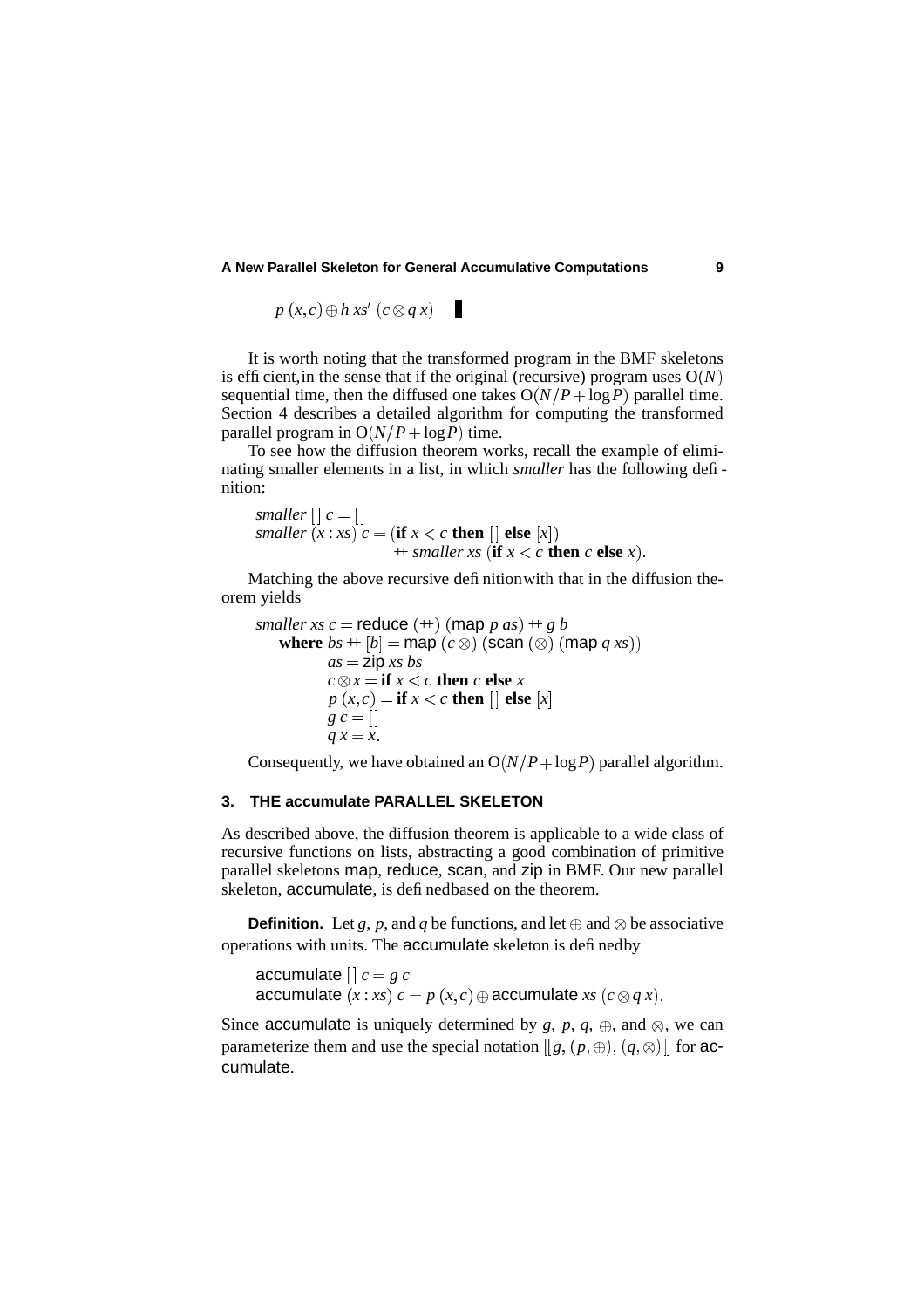The accumulate skeleton was previously called diff,  $(25)$  but it has been renamed so as to reflect its characteristic feature of describing data dependencies.

It is a direct consequence of the diffusion theorem that accumulate can be rewritten as

$$
[[g, (p, \oplus), (q, \otimes)]] \text{ xs } c = \text{reduce } (\oplus) \text{ (map } p \text{ as}) \oplus g \text{ b}
$$
  
where  $bs + [b] = \text{map } (c \otimes) \text{ (scan } (\otimes) \text{ (map } q \text{ xs)})$   
 $as = \text{zip } xs \text{ bs}.$ 

The accumulate skeleton is a data parallel skeleton that acts on partitioned data and abstracts good combinations of primitive skeletons such as map, reduce, scan, and zip. To use accumulate, programmers need not know in detail how these primitive skeletons are combined. Thus, accumulate is quite adequate for a general skeleton in parallel programming that solves the problems pointed out in the Introduction.

Returning to the example of *smaller* in the previous section, we are able to code it directly in terms of accumulate as follows:

*smaller xs*  $c = [g, (p, +), (q, \otimes)]$  *xs*  $c$ **where**  $c \otimes a = \textbf{if } a < c \textbf{ then } c \textbf{ else } a$  $p(x, c) =$  **if**  $x < c$  **then**  $\vert \vert$  **else**  $\vert x \vert$  $g c = []$  $q x = x$ .

As seen here, to write a parallel program in terms of accumulate, programmers need only findsuitable parameters given in  $[[g, (p, \oplus), (q, \otimes)]]$ notation. In many cases, it is easy to find*g* and *p* because they are functions applied to each element of an input list in the recursive definitionof interest. The only possible difficulty is to find suitable *associative* operators  $\oplus$  and  $\otimes$  together with *q*. The *context preservation* transformation<sup>(26)</sup> may provide a systematic way to deal with this difficulty, but a detailed discussion on this point is beyond the scope of this paper.

To see how powerful and practical the new skeleton is for describing parallel algorithms, consider another problem of checking whether tags are well matched or not in a document written in XML (eXtensible Markup Language). Although this problem is of practical interest, designing an efficient $O(\log N)$  program, where N denotes the number of separated words in the document, using parallel skeletons is not easy.

We can start with a naive sequential program to solve this problem using a stack. When an open tag is encountered, it is placed on the stack. For a close tag, firstit is compared with the open tag at the stack top, and if they correspond, the open tag is removed from the stack. This straightfor-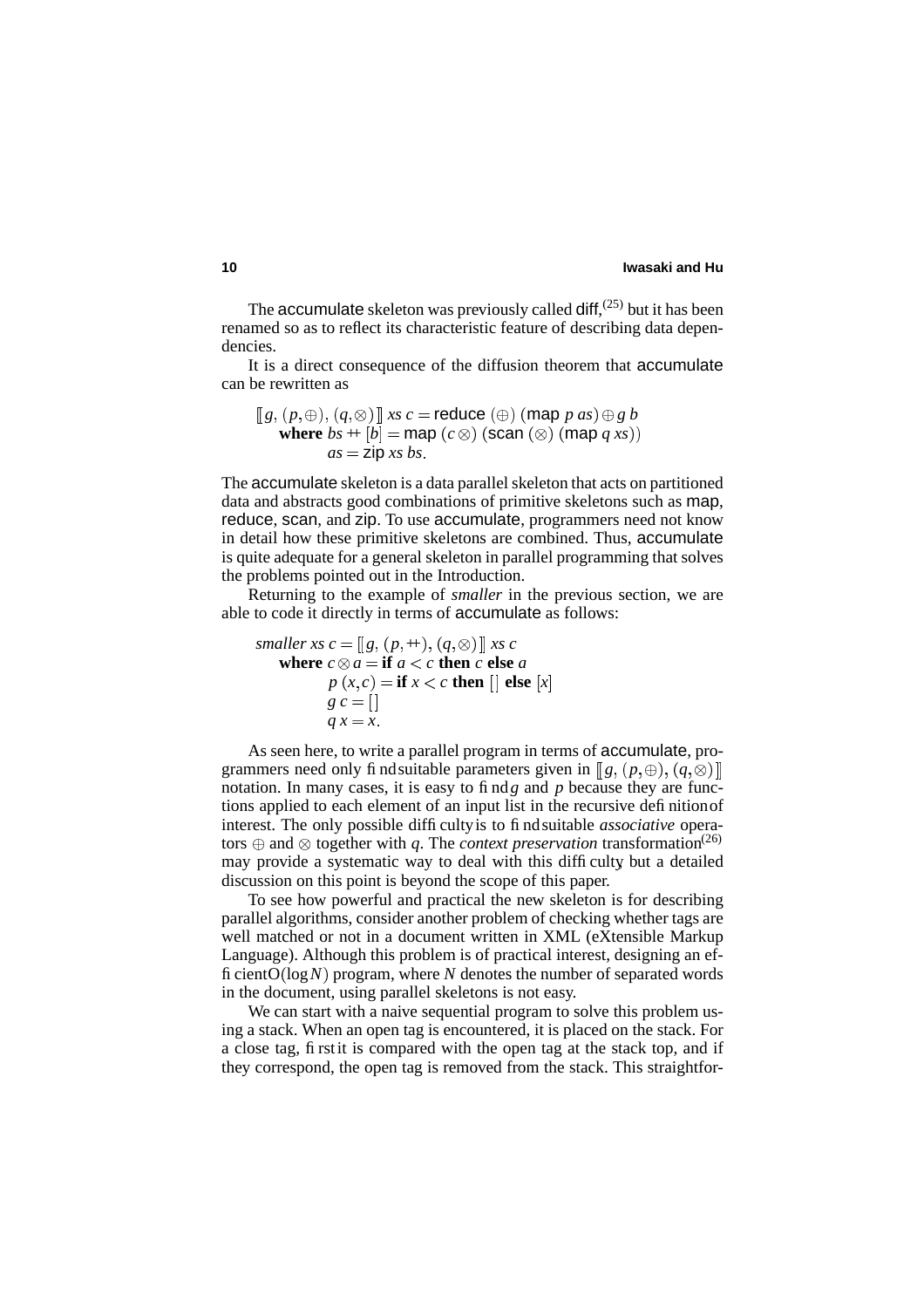ward algorithm is recursively definedwith an accumulative parameter that represents the stack in the following way:

```
tagmatch \vert \cdot \vert cs = isEmpty cs
tagmatch(x:xs) cs
    \mathbf{f} = \mathbf{if} isOpen x then tagmatch xs (push x cs)
       else if isClose x then notEmpty cs \wedge match x (top cs)

tagmatch xs  pop xs 
       else tagmatch xs cs
```
Here, for simplicity, an XML document fileis represented as a list of separated tags and words. Since the detailed process for findingboth suitable associative operators and an adequate representation of a stack can be found in elsewhere, $^{(19)}$  we omit its description here. Applying the diffusion theorem gives the following efficientparallel program of *tagmatch* in terms of accumulate:

```
tagmatch xs cs = \llbracket isEmpty, (p, \land), (q, \otimes) \rrbracket xs cs
   where
       p(x, cs) if isOpen x then True
                else if isClose x then notEmpty cs \land match x (top cs)
                else True
       q x = \mathbf{if} \text{ isOpen } x \text{ then } ([x], 1, 0)else if isClose x then (||, 0, 1)else ([],0,0)(s_1, n_1, m_1) \otimes (s_2, n_2, m_2)= if n_1 \leq m_2 then (s_2, n_2, m_1 + m_2 - n_1)else (s_2 + drop \, m_2 \, s_1, n_1 + n_2 - m_2, m_1).
```
Function *drop*  $m_2$   $s_1$  drops the first  $m_2$  elements from list  $s_1$ . In the above definition, a stack is represented as a tuple: its first element is a list of unclosed tags, the second is the length of the firstelement, and the third is the number of pop occurrences. The initial value of accumulative parameter *cs* of *tagmatch* is the empty stack  $($ [ $|, 0, 0)$ .

# **4. IMPLEMENTATION**

Although not all combinations of primitive skeletons can guarantee the existence of efficient parallel implementation, the accumulate skeleton, a specific combination of primitive skeletons, can be efficiently implemented. We implemented accumulate using MPI, a standard parallel library widely used for parallel programming from massively parallel computers to PC clusters. We describe our architecture-independent algorithm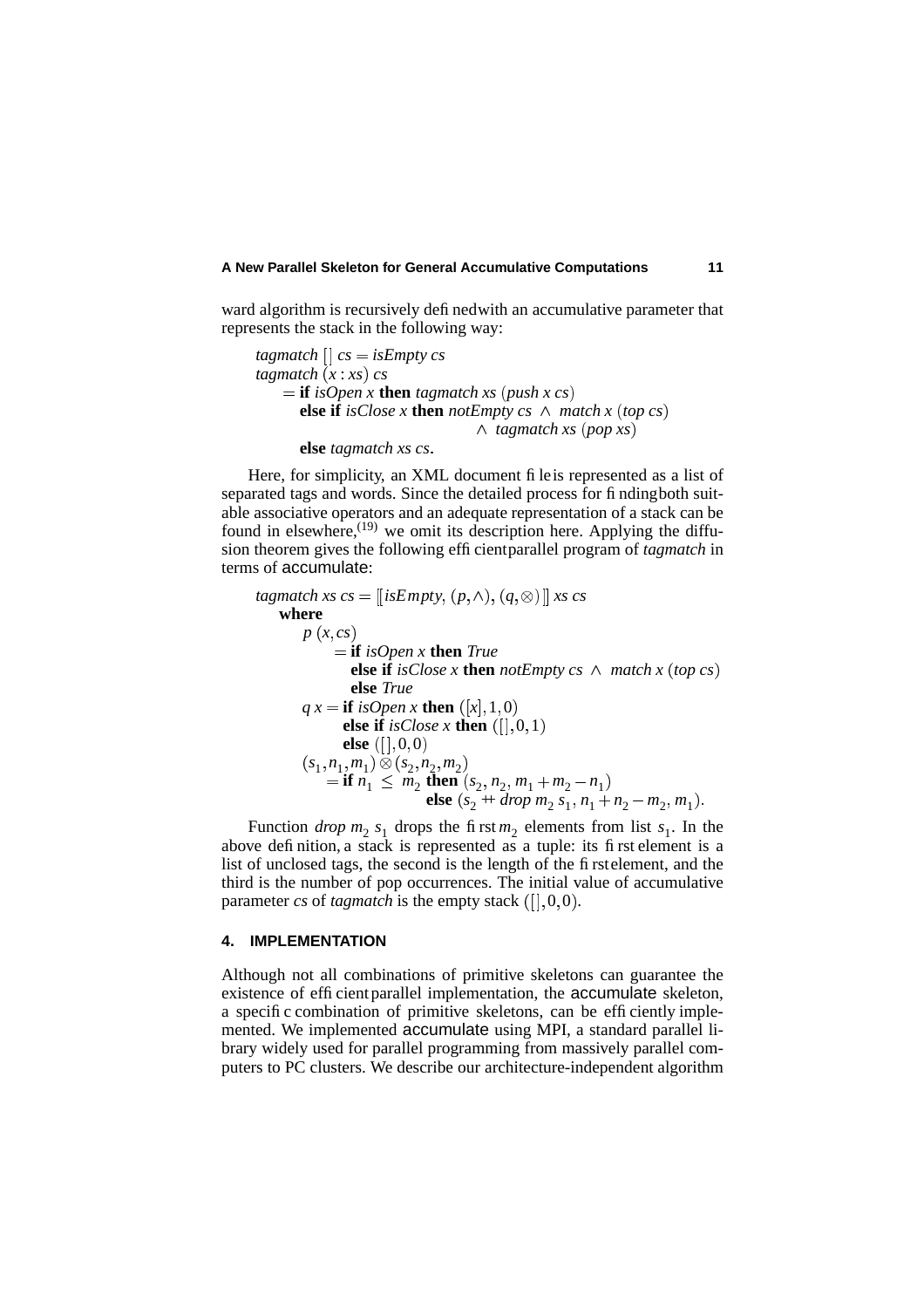for the implementation of accumulate before giving our  $C_{++}$  library using MPI.

### **4.1. The Algorithm**

To implement accumulate efficiently, we *fuse* (or merge) as many functional compositions as possible without sacrificinginherent parallelism by using optimization techniques of fusion transformation.<sup>(20, 22)</sup> Fusion transformation enables us to eliminate unnecessary intermediate data structures and thus avoid unnecessary traversals of data.

We start our description of accumulate in terms of the BMF primitive skeletons in Section 3:

 $\left[\hspace{.08cm}\left[g,\, (p,\oplus),\, (q,\otimes) \, \right]\hspace{-.08cm}\right]$  *xs c* = **reduce**  $\left(\oplus\right)$  (map *p as*)  $\oplus$  *g b* where  $bs + [b] = \textsf{map}(c \otimes)$  (scan  $(\otimes)$  (map  $q \, xs)$ )  $as = \mathsf{zip}\; xs\; bs.$ 

A naive implementation of accumulate is to use the existing skeletons based on the above equation, but it is too inefficientbecause it generates many unnecessary intermediate data structures. For example, a list whose length is equal to that of *xs* is produced by map  $q$  *xs*, but immediately consumed by scan  $(\otimes)$  in the **where** clause. This list is an intermediate and transitory object that is not a part of the final answer. Similarly, *as* is transitory and consumed by  $\text{map } p$ . The fusion transformation helps to eliminate these intermediate data structures and yields the following form of accumulate:

$$
[[g, (p, \oplus), (q, \otimes)]] \text{ xs } c = \text{reduced2 } (\ominus) \iota_{\oplus} \text{ xs } bs \oplus g b
$$
  
where  $bs + [b] = \text{scal} (\oslash) c \text{ xs}$   
 $u \ominus (v, w) = u \oplus p (v, w)$   
 $s \oslash t = s \otimes q t,$ 

in which the following functions are introduced.

**–** The function reducel2 collapses two lists simultaneously from left to right into a single value using an initial value *e* and some binary operator $\odot$ .

$$
\text{reduced2} \ (\odot) \ e \ [x_1, x_2, \dots, x_N] \ [y_1, y_2, \dots, y_N] \\
 = (\dots ((e \odot (x_1, y_1)) \odot (x_2, y_2)) \odot \dots) \odot (x_N, y_N)
$$

Using this function, we can avoid using zip and fuse reduce  $(\oplus)$  (map  $\varrho$  *as*) in the naive implementation of **accumulate** into <code>reducel2</code> ( $\ominus$ )  $\iota_{\oplus}$  $x s \, b s$ , where  $\ominus$  is definedas  $u \ominus (v, w) = u \oplus p(v, w)$ .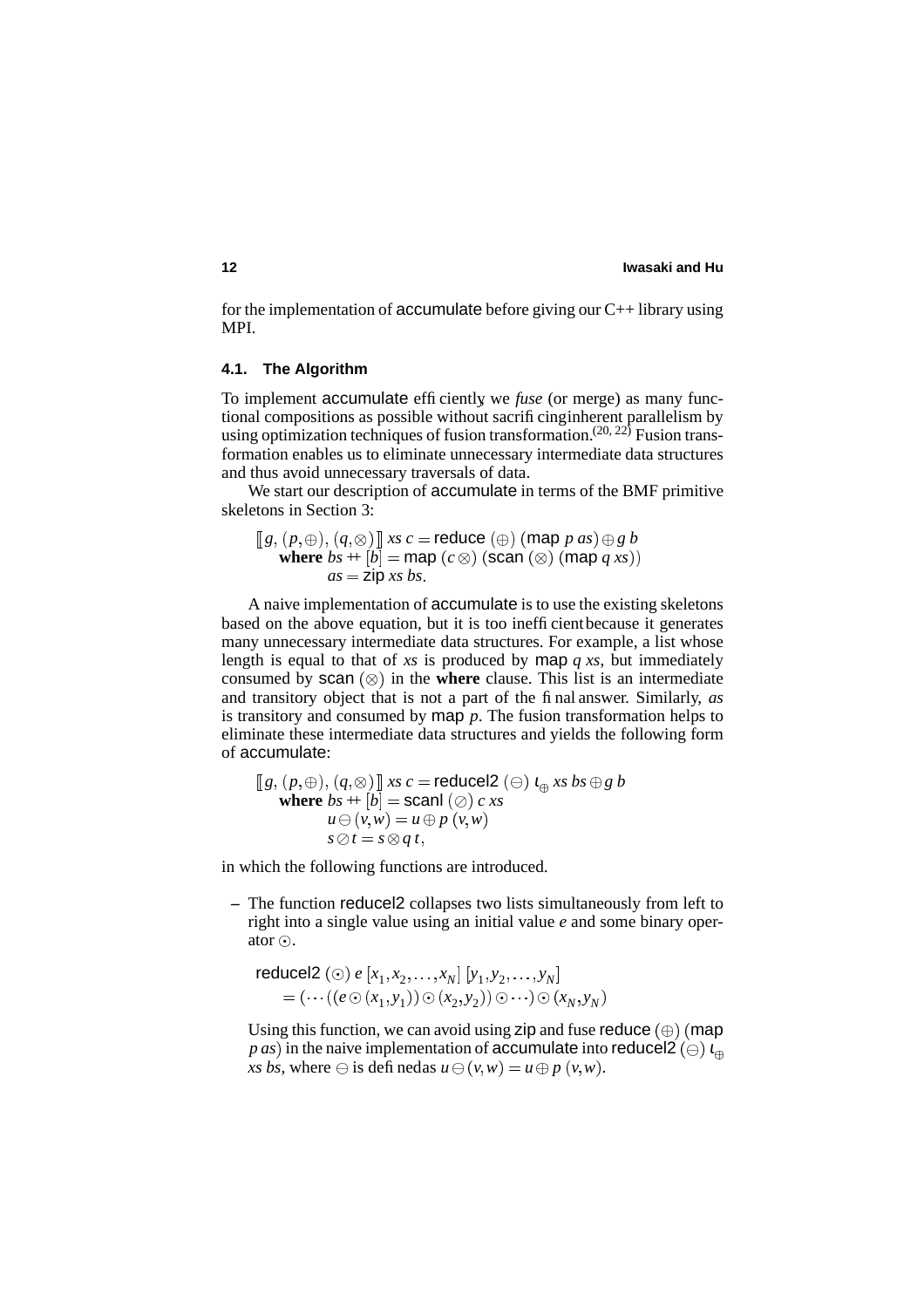**–** The function scanl scans a list from left to right with initial value *e* and some binary operator  $\odot$ .

$$
\text{scan}(\odot) \ e \ [x_1, x_2, \dots, x_N] \\
= [e, e \odot x_1, (e \odot x_1) \odot x_2, \dots, (\dots ((e \odot x_1) \odot x_2) \odot \dots) \odot x_N]
$$

Using this function, we can fuse map  $(c \otimes)$  (scan  $(\otimes)$  (map  $q$  *xs*)) in the naive implementation into scanl  $(\emptyset)$  c xs, where  $\emptyset$  is defined as  $u \oslash v = u \otimes q v$ .

The binary operators given as the firstargument to reducel2 and scanl are not necessarily associative. Therefore, these functions have inherent sequentiality that makes them investigate input lists from left to right. Fortunately,  $\ominus$  and  $\oslash$ , which are arguments of reducel2 and scanl respectively in accumulate after the fusion transformation, are definedin terms of associative operators  $\oplus$  and  $\otimes$ . This associativity enables reducel2 and scanl to be calculated in parallel without sacrificing the parallelism in accumulate. The key idea is that computation on each processor is performed using a non-associative operator  $(\ominus$  or  $\oslash$ ), while results from all processors are combined using an associative operator  $(\oplus$  or  $\otimes)$  based on the binary tree structure of processors.

Our parallel implementation is based on the rewritten definitionof accumulate in terms of reducel2 and scanl.

The efficient parallel implementation of reduce  $2(\theta)$   $t_{\theta}$  xs *bs* is based on the property

$$
\begin{aligned}\n\text{reduced2} \ (\ominus) \ \iota_{\oplus} \ (xs_0 + xs_1 + \cdots + xs_{P-1}) \\
 &\quad (bs_0 + bs_1 + \cdots + bs_{P-1}) \\
&= \text{reduced2} \ (\ominus) \ \iota_{\oplus} \ xs_0 \ bs_0 \oplus \text{reduced2} \ (\ominus) \ \iota_{\oplus} \ xs_1 \ bs_1 \\
 &\quad \oplus \cdots \oplus \text{reduced2} \ (\ominus) \ \iota_{\oplus} \ xs_{P-1} \ bs_{P-1},\n\end{aligned}
$$

where  $xs_i$  and  $bs_i$  ( $1 \le i < P$ ) are not empty and have the same length. The implementation is summarized as follows.

- **Step 1** Each processor first reduces its local list,  $xs_i$ , from left to right by using  $\ominus$  and gets its local value.
- **Step 2** Based on the binary tree structure of the processors given by the distribution of the input list, an upward sweep of the values of local reductions is performed by inter-processor communication using associative operator  $\oplus$ .

After the upward sweep, processor 0 has the resultant value of the sweep, and this is the final answer of the computation of reducel2. The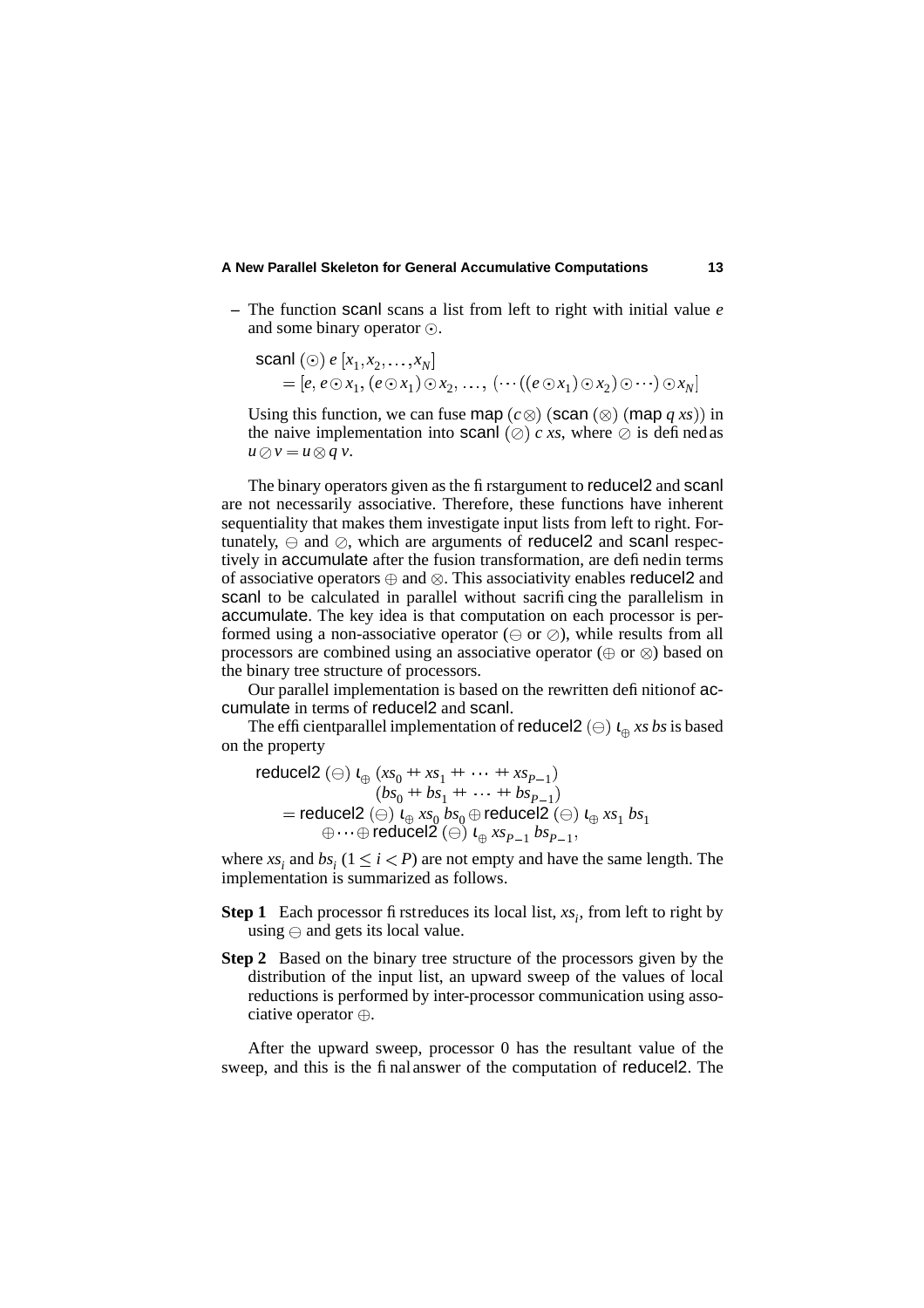cost of local reduction is  $O(N/P)$ , and that of the upward sweep is  $O(log P)$ . The total cost is thus  $O(N/P + \log P)$  time, provided that both *p* and  $\oplus$  (and consequently  $\ominus$ ) are constant time operations.

Our parallel implementation of scanl is more complicated than that of reducel2 because it needs both upward and downward sweeps. More specifically to implement scanl  $(\oslash)$  *c xs*, we used an extended version of Blelloch's algorithm.<sup>(7)</sup> First, similar to the case of reducel2, nonassociative operator  $\oslash$  is used in the local scan on each processor, while associative operator  $\otimes$  is used in a combination of the half-finishedresults in the upward and downward sweeps. Second, our algorithm allows scanl to accept an initial value *c* other than only the unit of binary operator  $\otimes$ . This enhances the descriptive power of scanl without adding overhead.

The detailed step in our algorithm for calculating scanl  $(\emptyset)$  c xs is as follows. Figure 1 shows a specific example of calculating scanl  $(\oslash)$  100  $[1,$ ...,8 using four processors, where  $\oslash$  is defined as  $s \oslash t = s + 2 \times t$  (*q x* and  $\otimes$  are definedas  $2 \times x$  and  $+$ , respectively). Based on the distribution of the input list, all processors form a tree structure, and each internal node of this tree is assigned to the same processor as that of its left child (Fig.  $1(a)$ ).

- **Step 1** Each processor locally applies scand  $(\emptyset)$   $l_{\infty}$ , i.e., it scans the distributed list from left to right using  $\oslash$  to form a scanned list, without preserving the firstvalue  $(t_{\infty})$  of the list (Fig. 1(b)). This phase is executable totally in parallel in  $O(N/P)$  time.
- **Step 2** Similar to the process of reducel 2, upward sweep of the finalvalues of the scanned lists is performed using the associative operator  $\otimes$ . This step needs  $O(\log P)$  time. After this step, processor 0 has the value of the reduction (72 in this example) of the entire input list (Fig. 1(c)).
- **Step 3** From the root of the tree structure, downward sweep by  $\otimes$  to the leaves is performed. Initially, the seed value *c* (100 in this example) is put on the root (Fig. 1(d)). At each sweep step, every node applies  $\otimes$ to its own value and its left child's value and then passes the result to its right child (Figs.  $1(e)$ –(f)).
- **Step 4** Finally, each processor maps the resultant value obtained in the previous step to the locally scanned list using the operator  $\otimes$  (Fig. 1(g)). Obviously, this step needs  $O(N/P)$  time.

The total cost of scanl ( $\oslash$ ) *c xs* is also  $O(N/P + \log P)$  time, provided that  $q$  and  $\otimes$  (and thus  $\oslash$ ) can be carried out in constant time.

To sum up, our implementation of accumulate uses  $O(N/P + \log P)$ parallel time.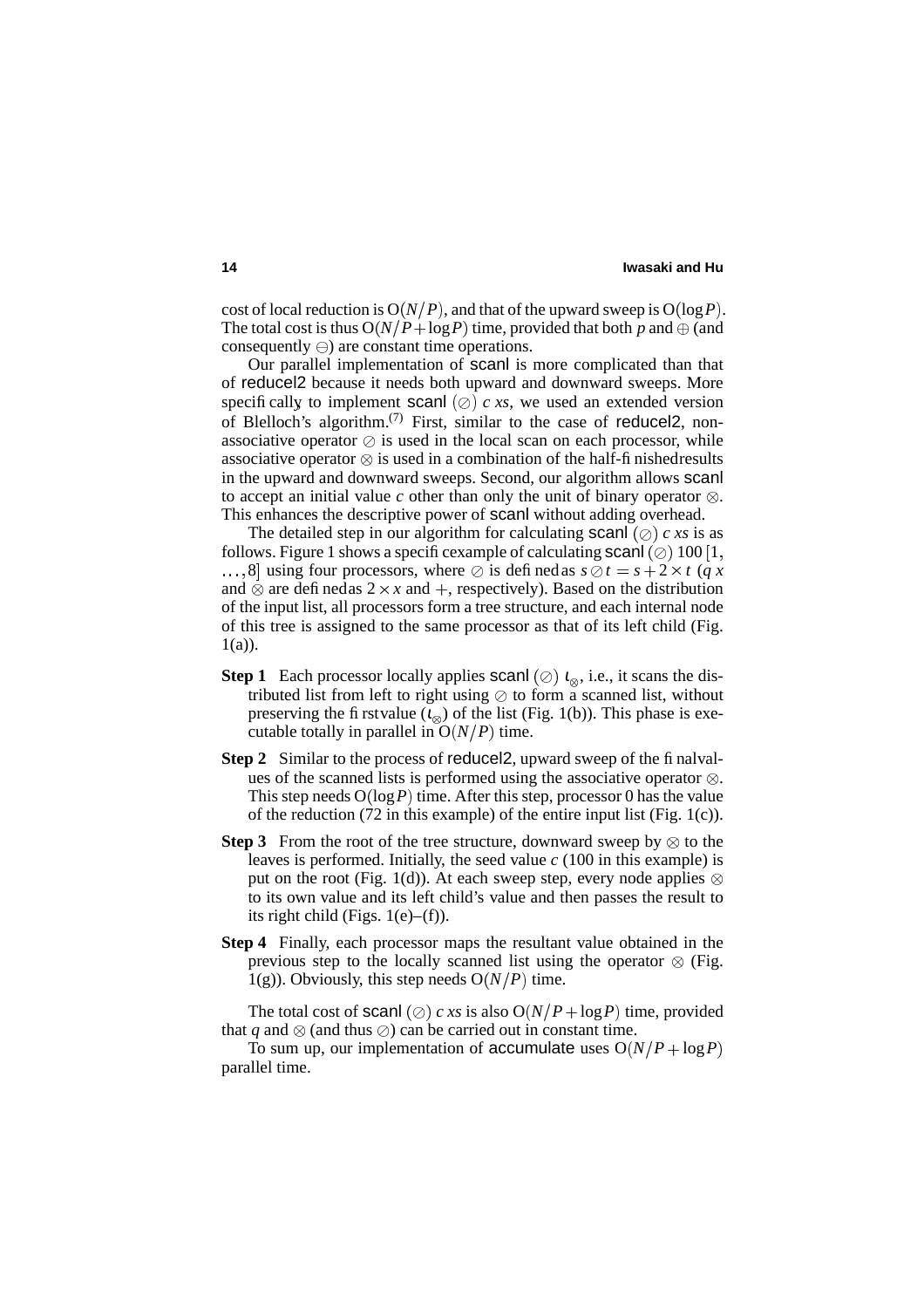

Fig. 1. Implementation of scanl.

There are two points to be noted for this efficientimplementation of accumulate.

- **–** Since the result of scanl (i.e., *bs*) is immediately used in reducel2, Step 4 in scanl and Step 1 in reducel2 can be fully overlapped. This avoids duplicate traversals of *bs*.
- **–** As a side effect of the scanl execution process, processor 0 is able to obtain the last value of the resultant list of scanl simply by applying  $\otimes$  to the initial value (seed) of the scan and the result of the upward sweep. For example, as illustrated in Fig. 1(f), processor 0 can easily get the value 172 (the last value of the resultant list that resides on PID 3) by computing  $100 + 72$ , where 100 is the seed of scanl and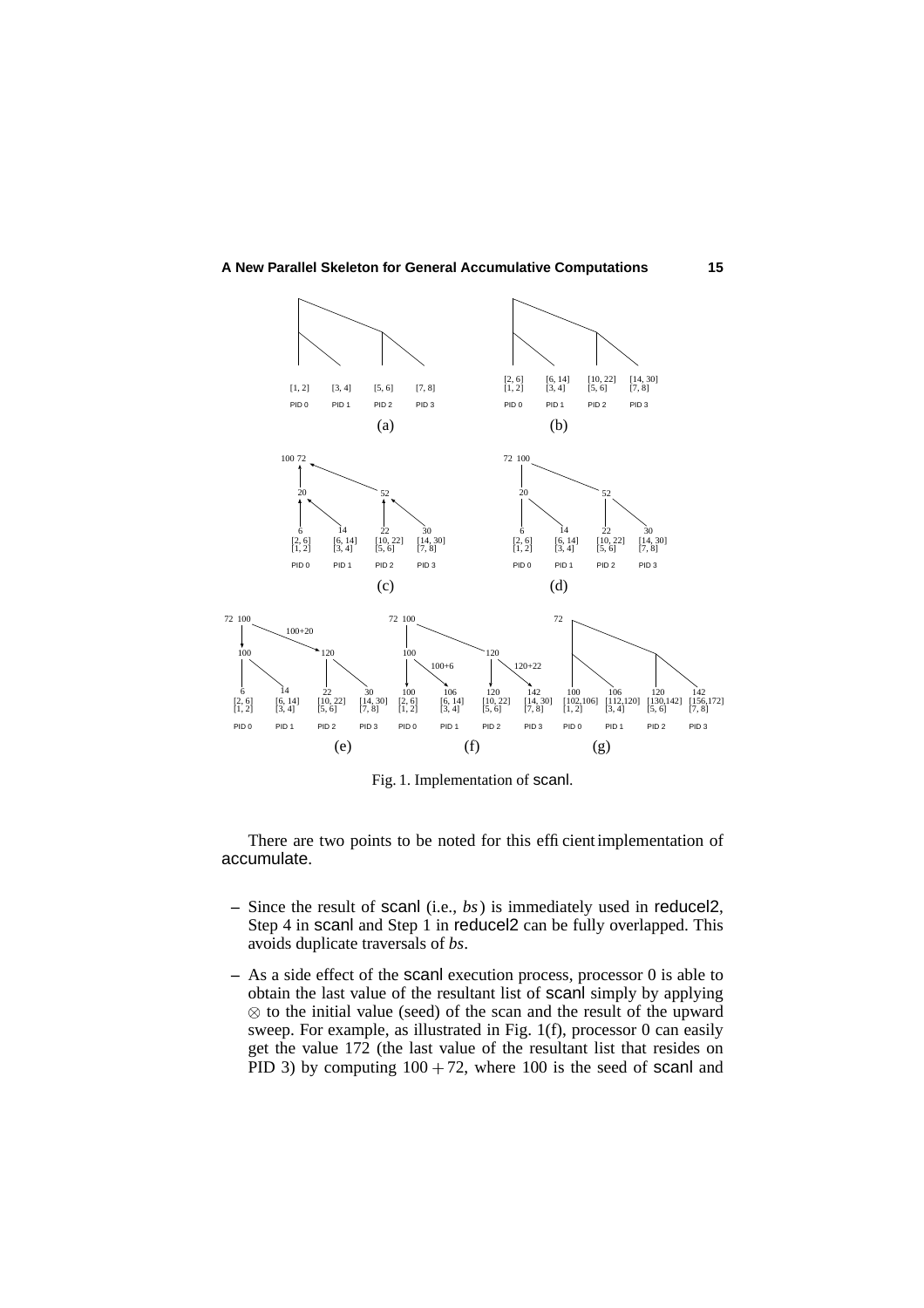72 is the result of the upward sweep. This avoids extra inter-processor communication and leads to an efficientimplementation.

#### **4.2. The Library in C++**

So far the efficientimplementation of the new skeleton accumulate has been algorithmically addressed in the "functional" style. From the practical point of view, it is important to give a "procedural" implementation of the skeleton. We have thus implemented accumulate and other simpler skeletons as a library in C++ using MPI. We selected MPI because it is a standardized and portable library used on a wide variety of parallel computers. In fact, it is MPI that enables our implementation of accumulate to be easily ported only with re-compilation onto an IEEE 1394-based PC cluster and an Ethernet-connected PC cluster.

We aim to provide flexible skeletons that are capable of accepting various types of user-definedfunctions. For example, consider map; it has the type  $(a \rightarrow b) \rightarrow [a] \rightarrow [b]$ , i.e., the firstargument is a function from type *a* to type *b*, the second argument is a list whose elements are of type *a*, and the result is a list whose elements are of type *b*, where *a* and *b* are *type variables*. Type variables are instantiated to concrete types such as Int or Char depending on the problem. Rather than preparing many instances of library functions for map, e.g., a map function for  $a = \text{Int}$  and  $b = \text{Int}$  and another map function for  $a = \text{Int}$  and  $b = \text{Char}$ , we provide a *polymorphic* function that generates various instances of map based on the given types.

Even though we fix*a* and *b*, say  $a = \text{Int}$  and  $b = \text{Char}$ , the C++ function used in map may have the type  $char(*)(int), char(*)(int*),$ void(\*)(int,char\*), or void(\*)(int\*,char\*). The library function for map must accept these various types.

Since this kind of programming in C is not easy, we decided to use the template and overloading mechanisms in C++. Template enables parameterization of types in function definitions,while overloading enables typedirected selection of suitable C++ functions. Using these mechanisms, we can make the functions compatible with any combination of data types. The C++ function map,<sup>3</sup> which implements the map skeleton is defined as shown in Fig. 2, for example. In this definition of map, input and output lists are supposed to be represented by arrays, and the size (length) of the lists is passed to map via its argument.

We implemented the accumulate skeleton in the same way. Fragment of the C++ code of the  $\verb|accumulate$  function that implements  $\left[\!\left[g,(p,\oplus),(q,\otimes)\right]\!\right]$ is given in Fig. 3. The arguments g, p, oplus, q, and otimes correspond

 $3$  We use the typewriter face to denote the C++ functions we implemented.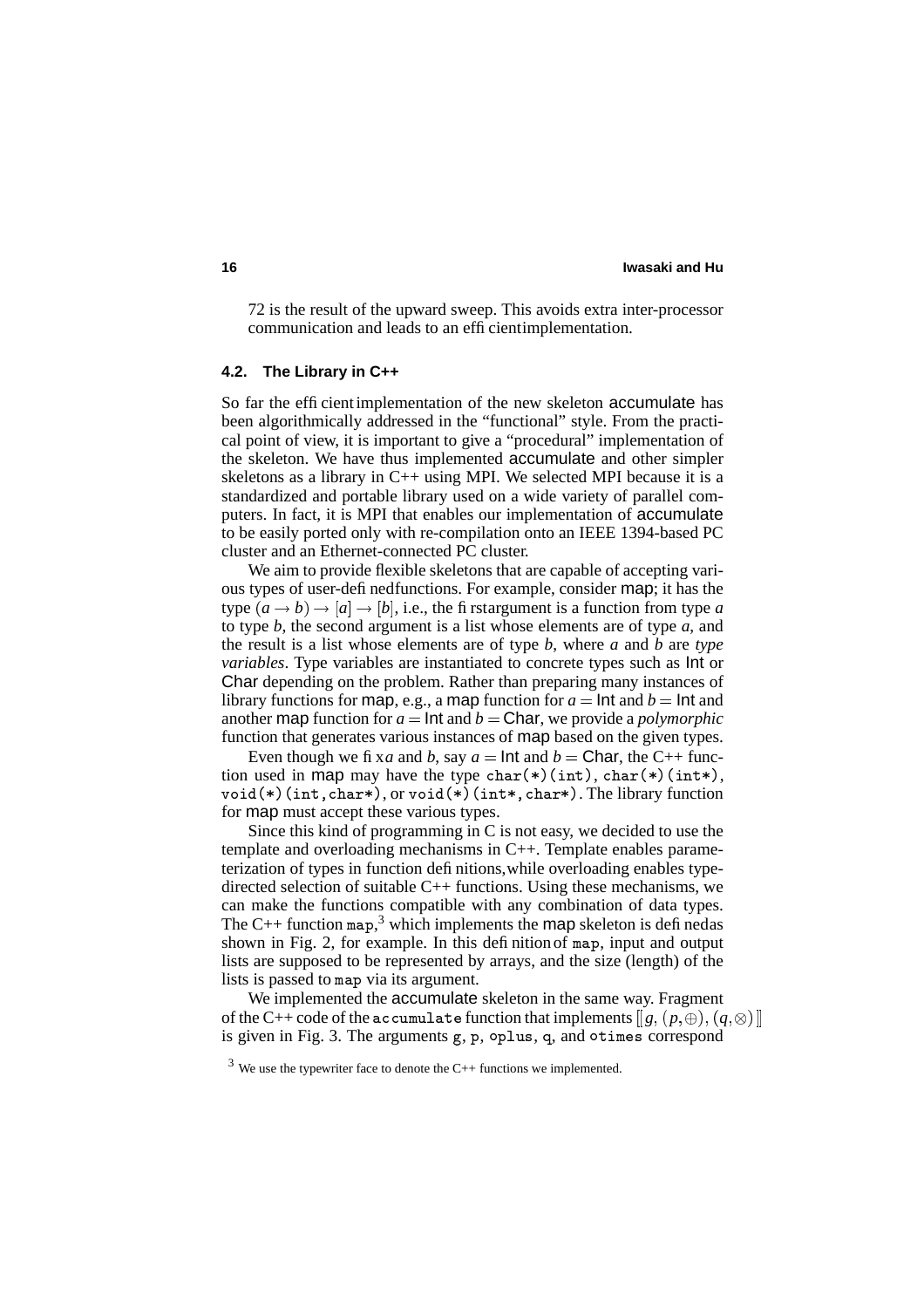```
-

	
-

void map(B (*f)(A), A *from, B *to, int size)
\mathcal{L}for (int i = 0; i < size; i++) to[i] = f(from[i]);
\mathbf{F}-

	
-

void map(B (*f)(A*), A *from, B *to, int size)
\overline{A}for (int i = 0; i < size; i++) to[i] = f(&from[i]);
\mathbf{F}-

	
-

void map(void (*f)(A,B*), A *from, B *to, int size)
\overline{A}for (int i = 0; i < size; i++) f(from[i], &to[i]);
\mathcal{F}-

	
-

void map(void (*f)(A*,B*), A *from, B *to, int size)
\mathcal{L}for (int i = 0; i < size; i++) f(\& from[i],~\& to[i]);\mathbf{r}
```
# Fig. 2. Definition of map.

to *g*,  $p$ ,  $\oplus$ ,  $q$ , and  $\otimes$ , respectively. In this implementation, input list *xs* is represented as array xs whose length is size. During the calculation of accumulate, working area is needed for list *bs*. To avoid dynamic memory allocation of working area, programmers have to explicitly give the pointer to this work area as the eighth argument, bs, with length size+1. The initial value of accumulative parameter  $c$  is passed to accumulate in bs[0].

There are two points that should be noted.

- The accumulate function in our library does not distribute the processing data (given as sixth argument  $\overline{x}$  s) among processors; it assumes that each processor already has the assigned data in its local memory. This reduces duplicated inter-processor communication.
- **–** In the current version of our library, programmers need to give correct data types of  $MPI: :$  Datatype for use in interprocess communication; db and dc correspond to classes B and C, respectively. Although the types might be derivable from other parameters, the programmer must give the corresponding data types.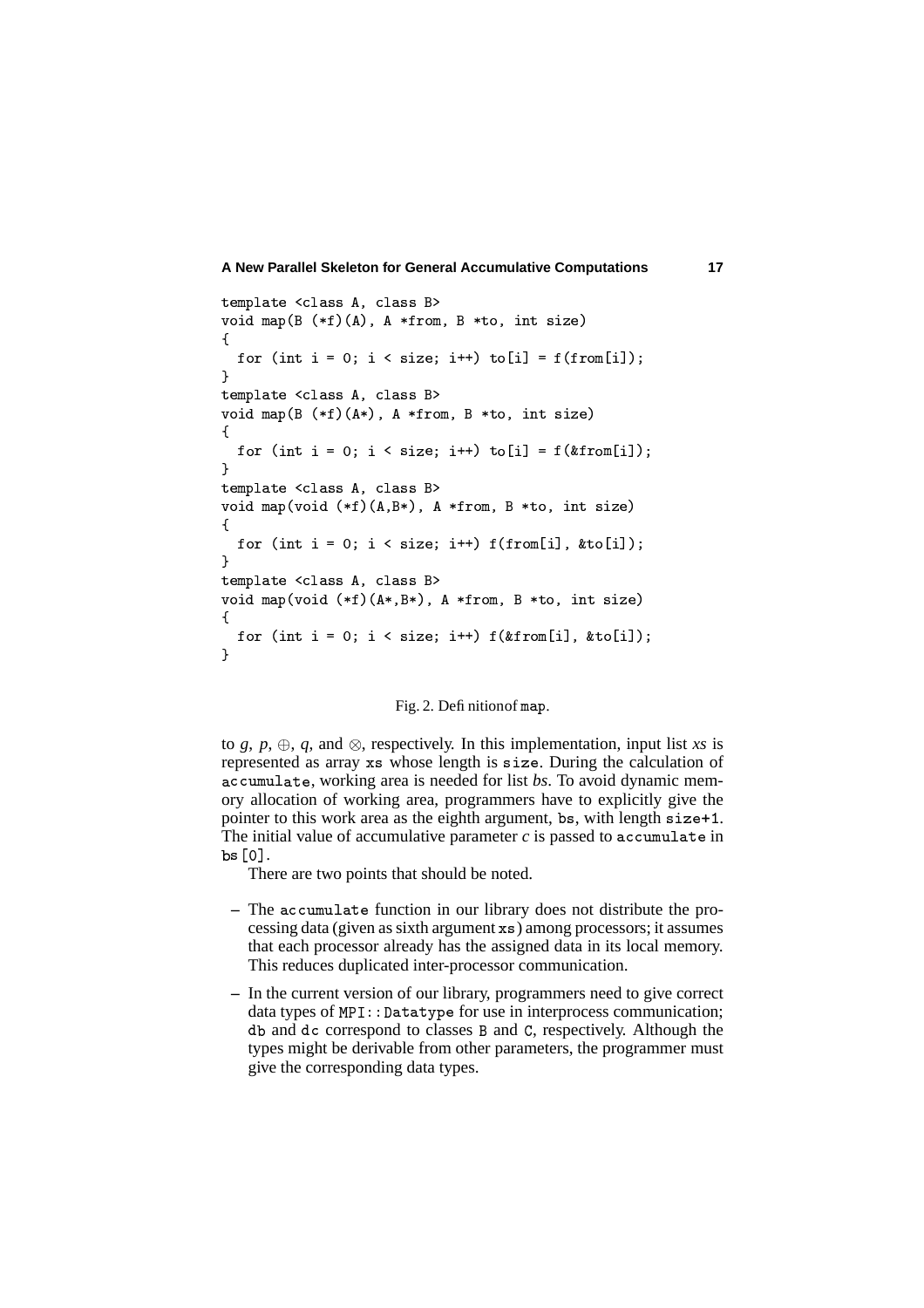```
18 Iwasaki and Hu
```

```
-

	
-

	?;
	-
-

C accumulate(C (*g)(B), C (*p)(A,B), C (*oplus)(C,C),
               B (*q) (A), B (*otimes) (B, B),
               \blacksquare (i) \blacksquare (i) \blacksquare (i) \blacksquare (i) \blacksquare (i) \blacksquare (i) \blacksquare (i) \blacksquareMPI::Datatype db, MPI::Datatype dc)
\{ \ldots \}-

	
-

	?;
	-
-

C accumulate(C (*g) (B*), C (*p) (A, B*), C (*\texttt{\rm oplus}) (C, C),
               void (*q)(A,B*), void (*otimes)(B*,B*,B*),
               ,$
([ 0/ 1 9+/$
([
               MPI::Datatype db, MPI::Datatype dc)
\{ \ldots \}
```
Fig. 3. Fragment of the definitionof  $\verb|accumulate|$ .

To use accumulate, programmers need only definesuitable parameters — five functions, pointers to processing data and working area, and data types. A program for the tag matching problem is given in Fig. 4. It is a direct translation of *tagmatch* in terms of accumulate given in Section 3. The functions isepmty, p, and and, q, and otimes correspond to the functions and operators in the definitionof *tagmatch*. In this example, the call to accumulate in the main function matches the second template function of accumulate in Fig. 3.

For simplicity, we assume that an XML document is represented as an array of unsigned char, each of which is a "code number" of a tag or a "word number" in the document. Before calling accumulate, the main function divides this array into equally-sized fragments and distributes them to the corresponding processors. The macro isopen (c) returns a boolean value (represented in char) indicating whether c is an open tag or not. Similarly, the macro isclose (c) returns whether c is a close tag or not. In addition, the macro matchp (o, c) determines whether an open tag o and a close tag c match or not. The type Stack is a structure that implements the tuple representation of the stack. For simplicity, we assume that the maximum depth of the nesting open tags is within 10.

# **5. EXPERIMENTAL RESULTS**

To evaluate the effectiveness of the accumulate skeleton, we tested it on two problems:

**–** the tag matching problem whose parallel program in terms of accumulate is shown in Fig. 4, and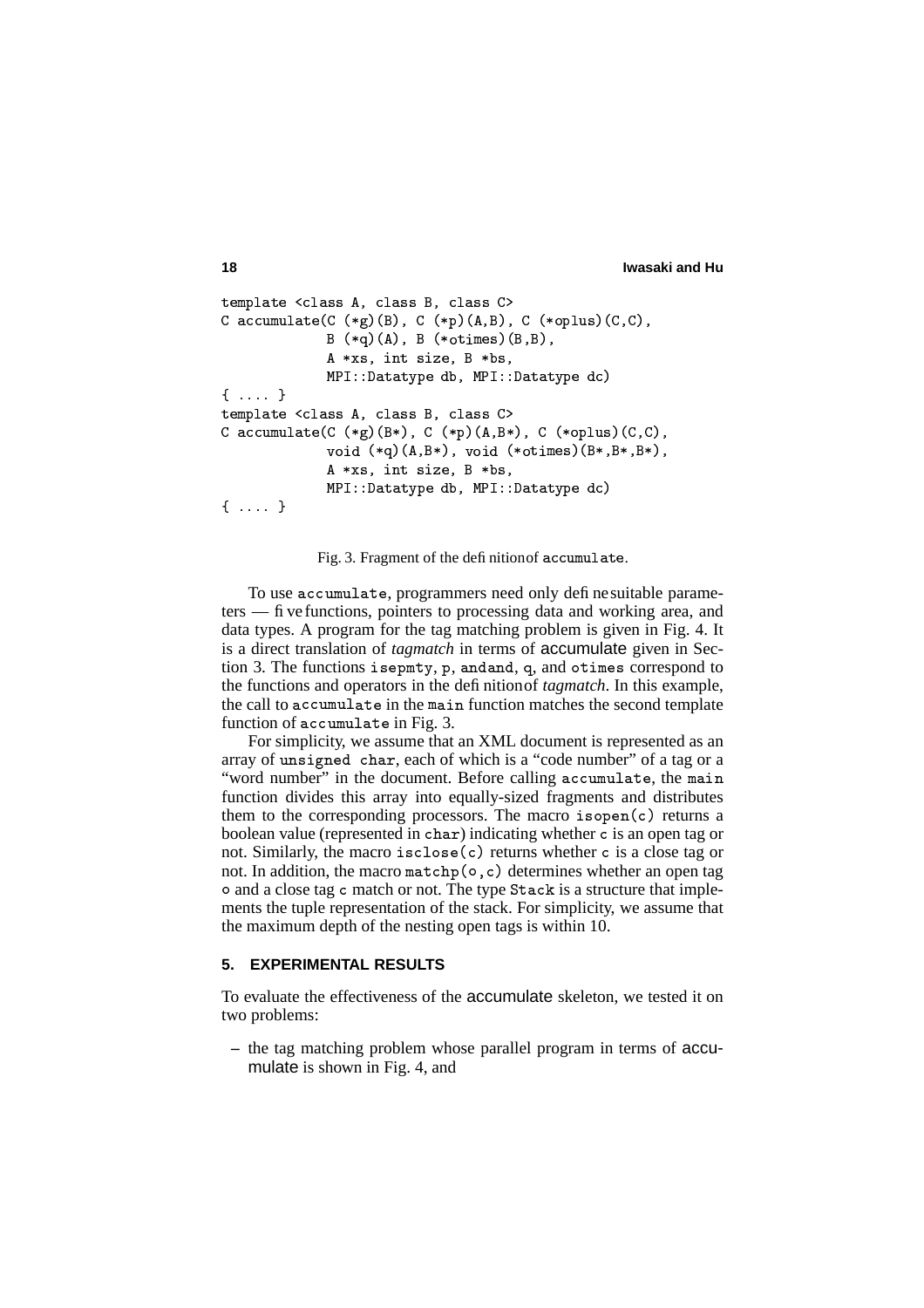```
typedef struct { char st[10], n, m; } Stack;
 \blacksquare{ return (s->n == 0); }
 \blacksquare\overline{A}.	A0/.-

B!<0/5-
56

!C;%
    -
D+
E.	A0/.-

-
D-
B+
;0/5-
5*

!F0-
0/
8-
9!9*5HG-
GI#JK-
<0/
8-
9+
L I5-
5;%
    -
D+
6

!A;%
'
char and and (char x, char y)
 \{ return x && y; \}O B+.QPR0=-
!
-
.>!?
@1()+,3+
5
\mathbf{f}if (isopen(c)) { s-\lambda n = 1; s-\lambda m = 0; s-\lambda st[0] = c; }
    else {        s->n = 0;        s->m = ((isclose(c))? 1: 0);        }
'
 O B+.@BK.2#J+
J02)+,43+
;()+,3+
VW()+,3
5
\left\{ \right..!6!;I:@
8-
9!X#1Y:Q
8-
9/#&"!V*:E
V-
8-
9!X#JV*:@
V-
8-
9/#&%
    \cdots \cdots \cdots	B
A0/.!.6:*<%N.*\Y!VW%N.]-
]5^
8-
9+
=.Q:Q
V-
8-
9+
=. %
   if ( n1 \le m2 ) {

8-
9!@:6!VW%"
8-
9/#:Y#1I]H#JVE8I!;;%
    } else {
       	B
A0/.!.6:*<%N.*\Y!;^8Y#JVW%N.]-
]5

8-
9+
_!VQ]E.E:Q
8-
9+
`#JVQ]E. %"
8-
9!:I!;^]^!V8a#JVW%"
8-
9/#4:H#1;%
    }
'
 .!^#J+.!<0/.!
-
>K1S
Q3-

-
>O b5
\mathcal{L}-
!
-
.>!?
Q3-
W%
    )+,3+
1%
   int ndata. r:
    \mathbf{u} \cdot \mathbf{v} = \mathbf{v} + \mathbf{v}\mathcal{L} are defined by the set of the set of the set of the set of the set of the set of the set of the set of the set of the set of the set of the set of the set of the set of the set of the set of the set of the set of
    \mathcal{F}_\text{c} and the state of the state of the state of the state of the state of the state of the state of the state of the state of the state of the state of the state of the state of the state of the state of the stat
    l-
      l-
        a later than \sims[0] n = s[0] m = 0: /* initial value of accumulative parameter */
    . The same state of the state of the state of the state of the state of the state of the state of the state of the state of the state of the state of the state of the state of the state of the state of the state of the st
                            \cdots, \cdots, \cdots, \cdots, \cdots, \cdots, \cdots, \cdots, \cdots, \cdots, \cdots, \cdots, \cdots, \cdots, \cdots, \cdots, \cdots, \cdots, \cdots, \cdots, \cdots, \cdots, \cdots, \cdots, \cdots, \cdots, \cdots, \cdots, \cdots, \cdots, \cdots, \cdotsl-
l-
l '
```
Fig. 4. Using accumulate for tag matching problem.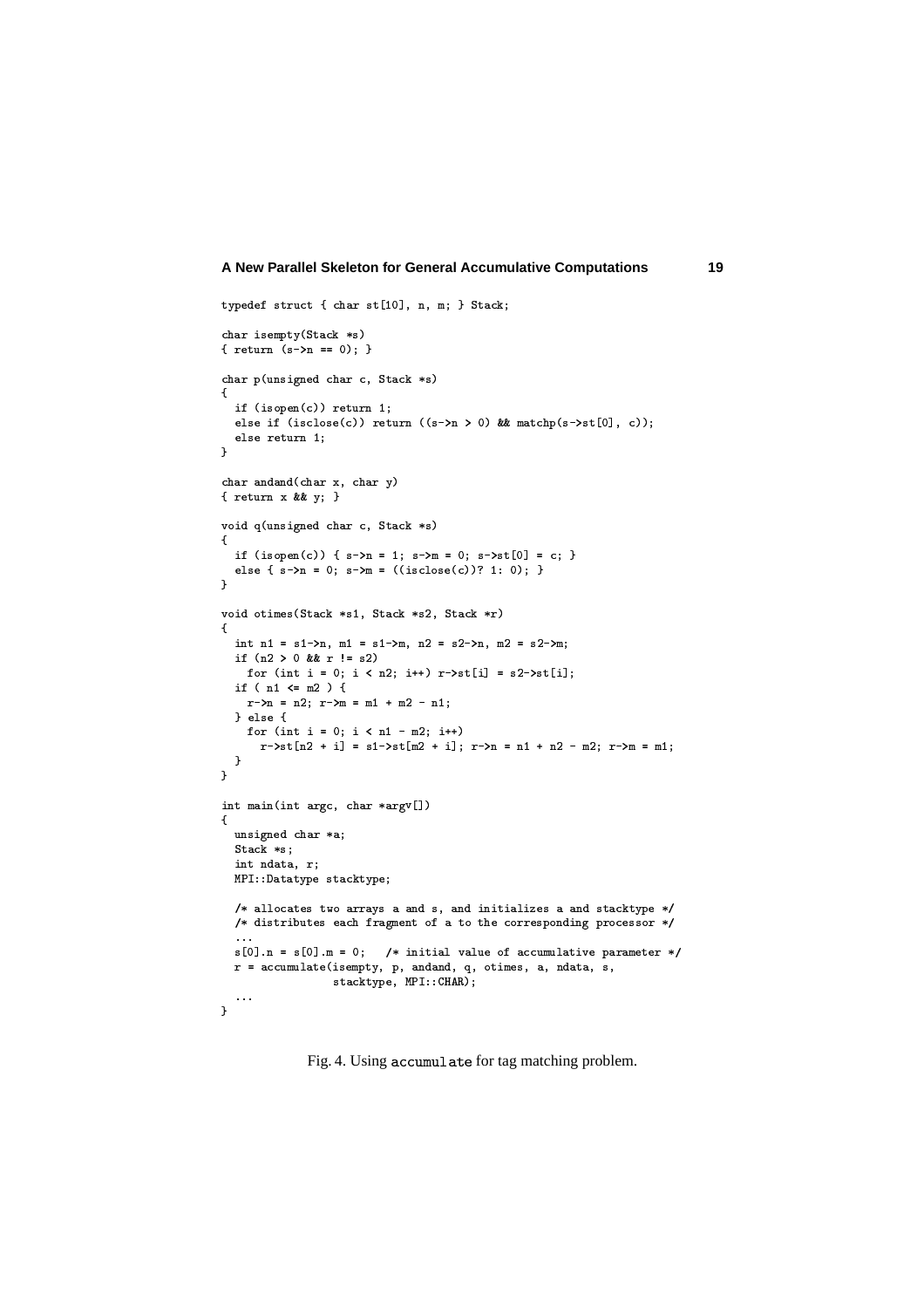**–** the line-of-sight problem.(7)

In the line-of-sight problem, given are a terrain map in the form of a grid of altitudes and an observation point, and the objective is to findwhich points are visible along a ray originating at the observation point. The terrain map is given as a list of points, each element of which is a pair  $(d, a)$ , where  $a$  is the altitude of the point and  $d$  is its distance from the observation point. For instance, if the list is  $[(1,1),(2,5),(3,2),(4,7),(5,19),(6,2)],$ the answer is  *True True False False True False* , where *True* indicates that the corresponding point is visible. We simplifiedthe problem to be to findthe number of visible points.

The function *lineofsight*<sup> $(27)$ </sup> to solve this simplified line-of-sight problem can be described in terms of accumulate:

lineof sight xs 
$$
c = [[g, (p, +), (q, \uparrow)]]
$$
 xs c  
\nwhere  $g c = 0$   
\n $p(x, c) = \textbf{if } c \le \text{angle } x \textbf{ then 1 else 0}$   
\n $q x = \text{angle } x,$ 

where *angle*  $(d, a)$  returns  $a/d$  and  $x \uparrow y$  returns the bigger of x and y. The accumulative parameter of *lineofsight* holds the maximum value of *angle* for the points investigated. The C++ program we used was based on the above form of *lineofsight*.

The parallel environment was a PC cluster system called *FireCluster*(28) with eight processors connected by an IEEE 1394 serial bus. The IEEE 1394 is becoming a standard for connecting PCs because it provides high-speed (400 Mbps) and low-latency (7.5  $\mu$ s) communications. It is thus well suited for programs that need frequent communications using a limited amount of data, like accumulate. The PCs had an 800 MHz Intel Celeron processor and 256 MB SDR-SDRAM. The operating system was Linux kernel 2.4.7., and the MPI implementation was MPICH 1.2.2. Our implementation of accumulate is not specific for the IEEE 1394 architecture; it uses general-purpose MPI functions (e.g., MPI\_Send) provided by the FireCluster system. Since this PC cluster is a distributed memory system, the entire input has to be divided and distributed to each processor before parallel computation.

We executed *tagmatch* and *lineofsight* with a data size (input list length) of 500,000.

Figures 5 and 6 show the execution times of the two programs. The vertical axis represents the execution time ratio (speedup) in percent compared to the time for a single processor, and the horizontal axis is the number of processors. The solid line shows the speedup when the time needed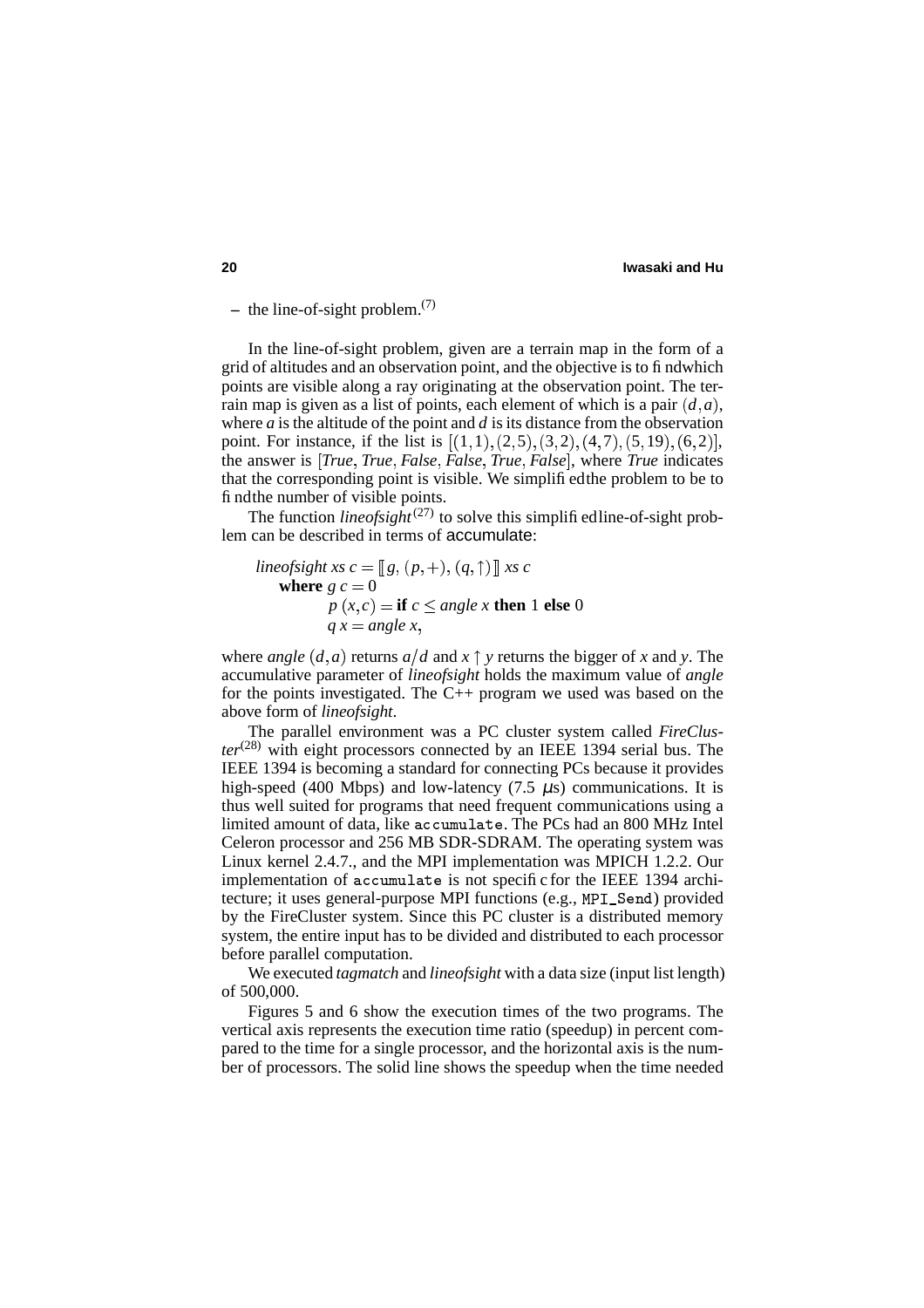

Fig. 5. Execution time of *tagmatch* on a PC cluster.

for distributing data (using inter-processor communications) to each processor is included, while the dotted line shows the speedup when the time for data distribution is excluded.

With both programs, there was linear speedup when the time for data distribution was excluded, as expected. With *tagmatch*, even when data distribution was included, there was almost linear speedup as the number of processors was increased. With *lineofsight*, the parallelization effect saturated. This saturation was due to the cost for data distribution of *lineofsight*, which is rather high because of the size of each element (a pair of two short integers) in its input list. This data distribution problem, however, does not detract from the effectiveness of accumulate:

- In practical applications, a c cumulate is likely to be used as a component of bigger programs. This means the input to accumulate will be the resulting list (array) of the previous computation, and its elements will have already been produced in the local memory of each processor. There will thus be no need to distribute data among processors before calling accumulate.
- If the input data to accumulate is provided by a filesystem like NFS, which is shared by all processors, each processor can read its assigned data into local memory by a fileaccess without data distribution.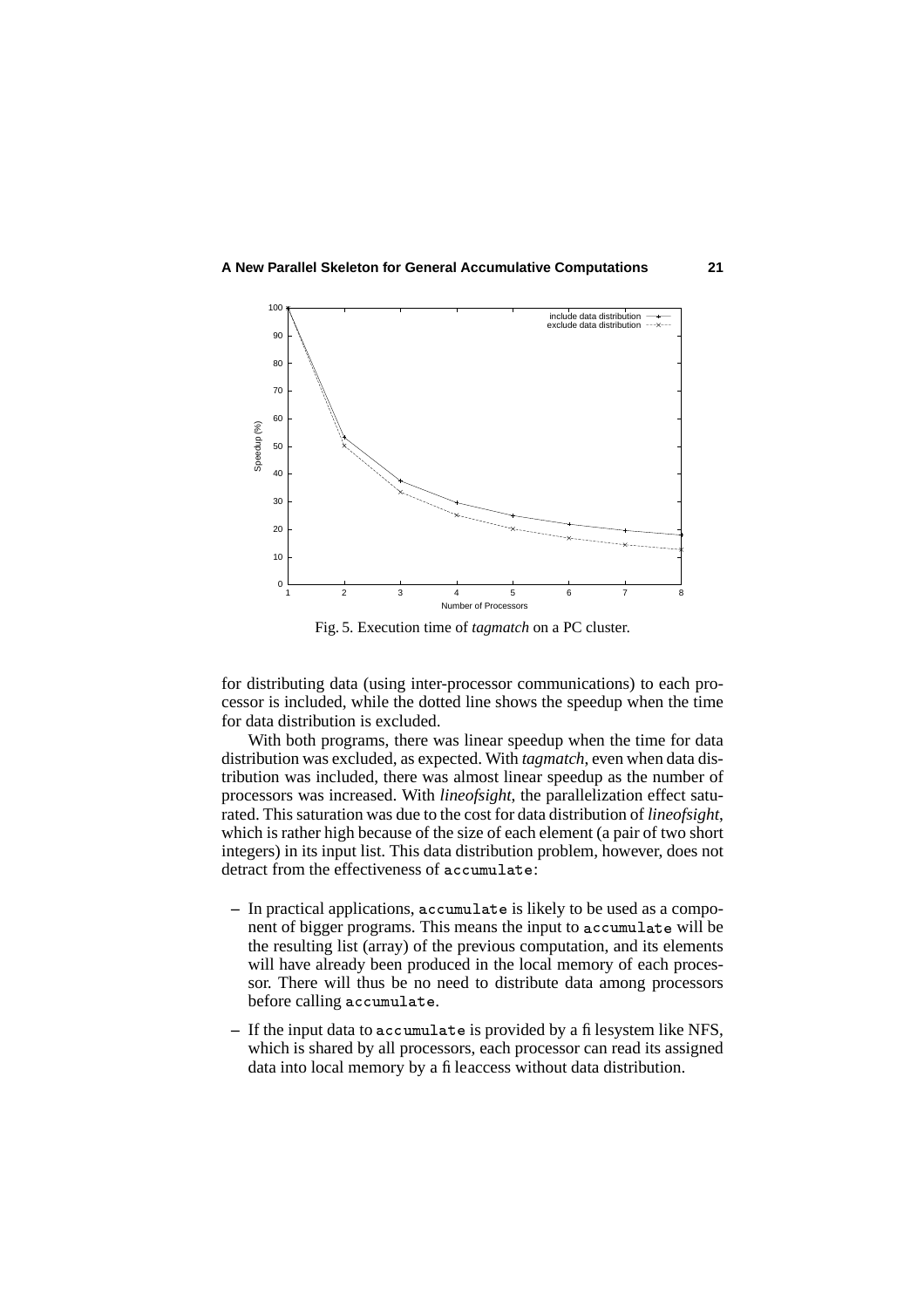

Fig. 6. Execution time of *lineofsight* on a PC cluster.

**–** While we used a distributed memory system in our experiments, which made data distribution unavoidable, we can expect a significantspeedup from using accumulate in a shared memory environment, as shown by the results of the dotted line in Fig. 6,

This data distribution problem is true for all the skeletal programming systems proposed so far. In fact, many systems have ways to describe data distribution. For example,  $P3L^{(5,6)}$  provides collective operations such as scatter for data parallel computations; Skil $(9, 10)$  and the skeleton library by Kuchen<sup>(11)</sup> have distributed data structures. While we directly use MPI primitives such as MPI\_Send for data distribution, it would be better to provide abstracted libraries (or skeletons), which is left for future work.

To evaluate the efficiency of programs using accumulate compared to that of programs not using accumulate, we executed three programs for the same problem:

- **–** the best sequential program as a baseline,
- **–** the best parallel program without using skeletons, and
- a parallel program using accumulate.

We used the line-of-sight problem (with data size 500,000) because the algorithm in these three programs is the same, enabling us to identify the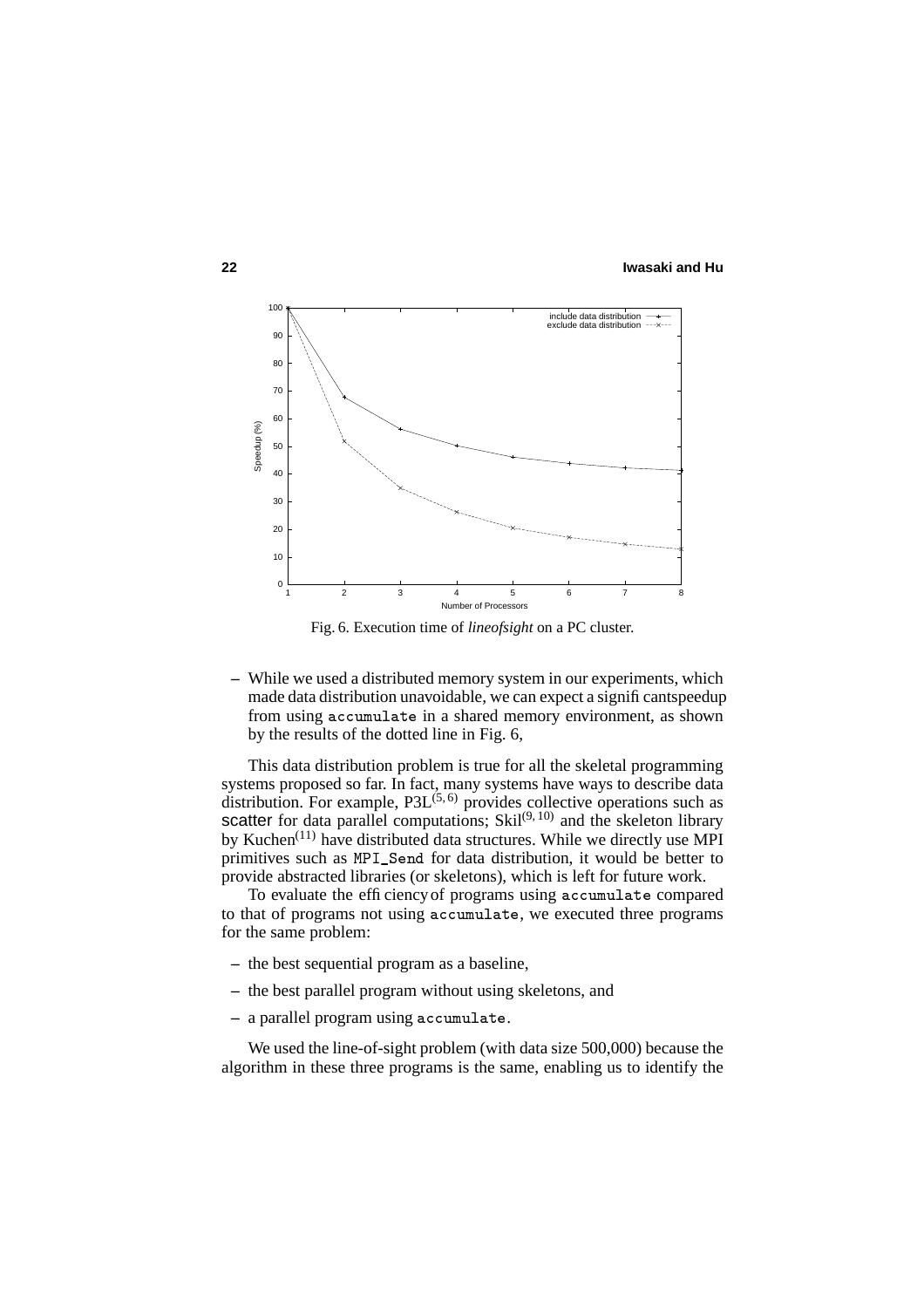

Fig. 7. Execution times of three programs for line-of-sight problem on a PC cluster.

differences based on the coding style of these programs. The best parallel program uses MPI primitives for inter-processor communication. The program using accumulate was compiled with inlining of the function calls of g, p, oplus, q, and otimes within  $\verb|accumulate|$ .

The execution times (data distribution excluded) are shown in Fig. 7, with that of the best sequential program normalized to 100.

With more than three processors, the parallel program using accumulate was faster than the best sequential one. Compared to the best parallel program, the parallel program using accumulate was fast enough — the execution time was less than 1.8 times as long as that of the best parallel program. Using the accumulate function shortens the time for developing parallel programs, and the developed programs can be executed in a parallel environment in which speedup can be expected as the number of processors is increased.

The results of our experiments show the effectiveness of the accumulate skeleton in constructing efficient parallel programs.

# **6. CONCLUSION**

We have described a new data parallel skeleton, accumulate, in parallel programming. It is applicable to a wide range of recursive functions. It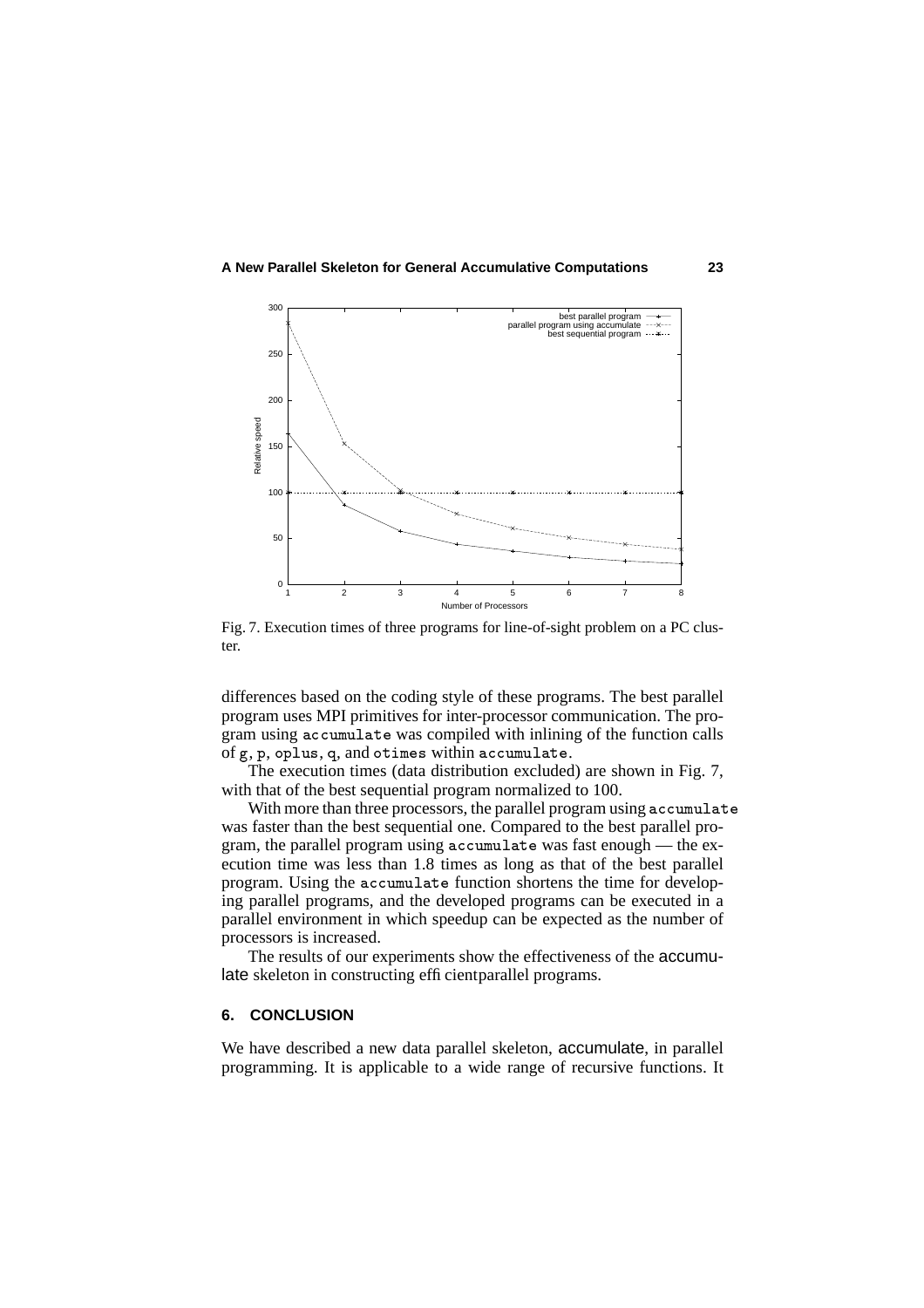abstracts a good selection and combination of BMF skeletons, and programmers need not know the internal details of the skeleton.

We implemented accumulate using the MPI library. The implementation is based on the result of applying the fusion transformation to accumulate, which eliminates unnecessary intermediate data structures and exploits an extended version of Blelloch's algorithm. Since accumulate is efficiently implemented, recursive functions in the accumulate skeleton perform well in a parallel environment.

Although we limited our discussion to the list data type, the diffusion theorem can be extended to trees(19) and other general recursive data types. We can thus develop new parallel skeletons to match the data type of interest. We plan to implement such skeletons in an efficientway to make them more practical for parallel programming.

### **ACKNOWLEDGMENTS**

We are grateful to Yasuichi Nakayama and Kazuki Hyoudou of the University of Electro-Communications for providing the computing facilities and environment for the FireCluster.

#### **REFERENCES**

- 1. M. Cole, *Algorithmic Skeletons: a Structured Approach to the Management of Parallel Computation*, Research Monographs in Parallel and Distributed Computing, Pitman (1989).
- 2. J. Darlington, A. J. Field, P. G. Harrison, P. H. J. Kelly, D. W. N. Sharp, Q. Wu, and R. L. While, Parallel Programming using Skeleton Functions, *Proc. of the Conference on Parallel Architectures and Reduction Languages Europe (PARLE'93)*, *Lecture Notes in Computer Science*, Vol. 694, pp. 146–160, Springer-Verlag (1993).
- 3. D. B. Skillicorn, *Foundations of Parallel Programming*, Cambridge Series in Parallel Computation 6, Cambridge University Press (1994).
- 4. J. Darlington, Y. Guo, H. W. To, and J. Yang, Parallel Skeletons for Structured Composition, *Proc. 5th ACM SIGPLAN Symposium on Principles and Practice of Parallel Programming (PPoPP'95)*, pp. 19–28 (1995).
- 5. B. Bacci, M. Danelutto, S. Orlando, S. Pelagatti, and M. Vanneschi, P3L: A Structured High Level Programming Language and its Structured Support, *Concurrency: Practice and Experience*, **7**(3):225–255 (1995).
- 6. M. Danelutto, F. Pasqualetti, and S. Pelagatti, Skeletons for Data Parallelism in P3L, *Proc. 3rd International Euro-Par Conference (Euro-Par'97)*, *Lecture Notes in Computer Science*, Vol. 1300, pp. 619–628, Springer-Verlag (1997).
- 7. G. E. Blelloch, Scans as Primitive Operations, *IEEE Trans. on Computers*, **38**(11):1526– 1538 (1989).
- 8. G. E. Blelloch, *NESL: a Nested Data-parallel Language*, Technical Report CMU-CS-95- 170, Carnegie Mellon University (1995).
- 9. G. H. Botorog and H. Kuchen, Skil: An Imperative Language with Algorithmic Skeletons, *Proc. 5th International Symposium on High Performance Distributed Computing (HDPC'96)*, pp. 243–252 (1996).